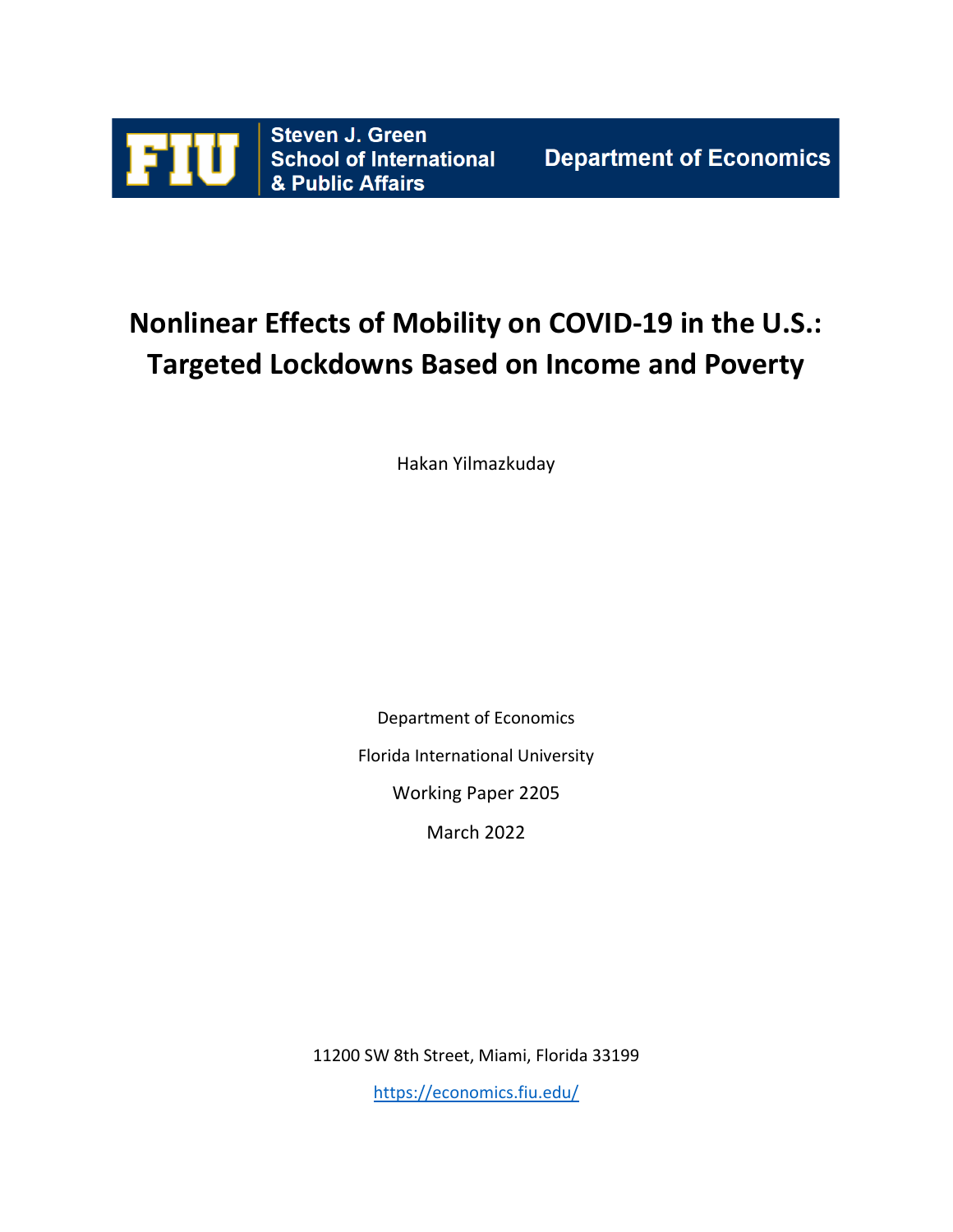# Nonlinear Effects of Mobility on COVID-19 in the U.S.: Targeted Lockdowns Based on Income and Poverty

Hakan Yilmazkuday<sup>1</sup>

March 17, 2022

#### Abstract

This paper investigates nonlinearities in the relationship between mobility and COVID-19 cases or deaths. The formal analysis is achieved by using county-level daily data from the U.S., where a difference-in-difference design is employed. Nonlinearities in the relationship between mobility and COVID-19 cases or deaths are investigated by regressing weekly percentage changes in COVID-19 cases or deaths on mobility measures, where county fixed effects and daily fixed effects are controlled for. The main innovation is achieved by distinguishing between the coefficients in front of mobility measures across U.S. counties based on their demographic or socioeconomic characteristics. The results suggest that the positive effects of mobility on COVID-19 cases or deaths increase with population, per capita income, or commuting time as well as with having certain occupations, working in certain industries, attending certain schools, or having certain educational attainments. Important policy implications follow regarding where mobility restrictions would work better to fight against COVID-19 through targeted lockdowns.

Keywords: Coronavirus; COVID-19; Mobility; Demographics; Lockdowns JEL Classification: I10, I18

<sup>1</sup> Florida International University, Miami, FL 33199, USA. Phone: 305-348-2316. Fax: 305- 348-1524. E-mail: hyilmazk@fiu.edu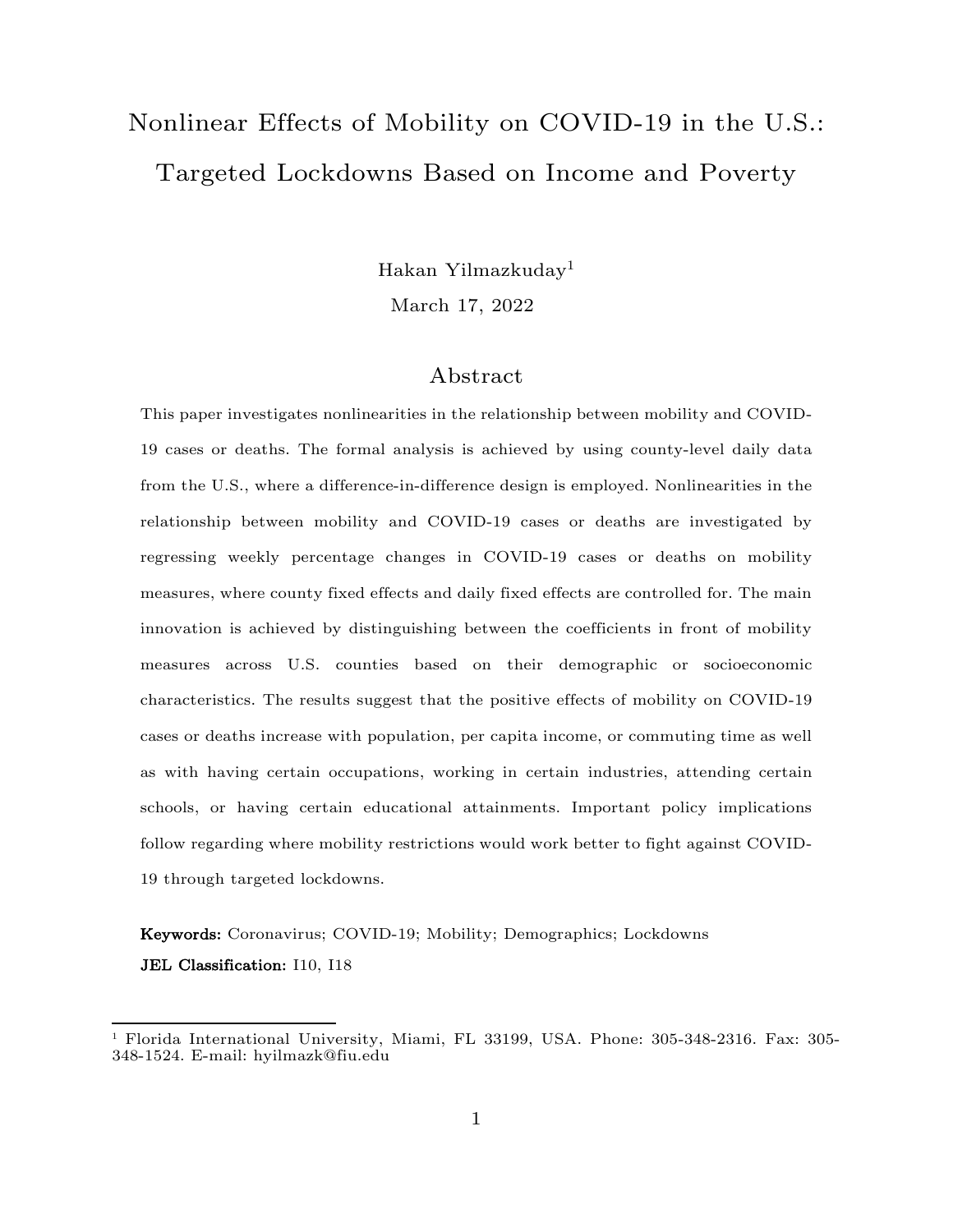# 1. Introduction

The positive relationship between the spread of COVID-19 and social interactions through mobility is well established (Yilmazkuday, 2020b; Yilmazkuday, 2021a). Based on this relationship, several governments have employed lockdowns to slow down the spread of COVID-19. However, this relationship by itself does not suggest anything related to targeted lockdowns that can be useful when policy makers face trade-offs between health-related concerns and economic slowdown as certain group of people or certain communities can be more vulnerable to the spread of COVID-19.

Based on this motivation, this paper investigates how the relationship between mobility and the COVID-19 spread changes with demographic or socioeconomic characteristics, including income and poverty. The formal investigation is achieved by using daily county-level data from the U.S., where a difference-in-difference approach is employed. The nonlinear relationship between mobility and COVID-19 cases or deaths is investigated by regressing weekly percentage changes in COVID-19 cases or deaths on mobility measures, where county fixed effects and daily fixed effects are included; accordingly, county-specific factors that are constant over time and day-specific factors that are common across U.S. counties are already controlled for. The main contribution of the paper is achieved by distinguishing between the coefficients in front of mobility measures across U.S. counties based on their demographic or socioeconomic characteristics that we utilize as threshold variables.

Several demographic or socioeconomic characteristics of U.S. counties are considered for investigating the nonlinear relationship between mobility and the COVID-19 spread. These include 45 different variables based on the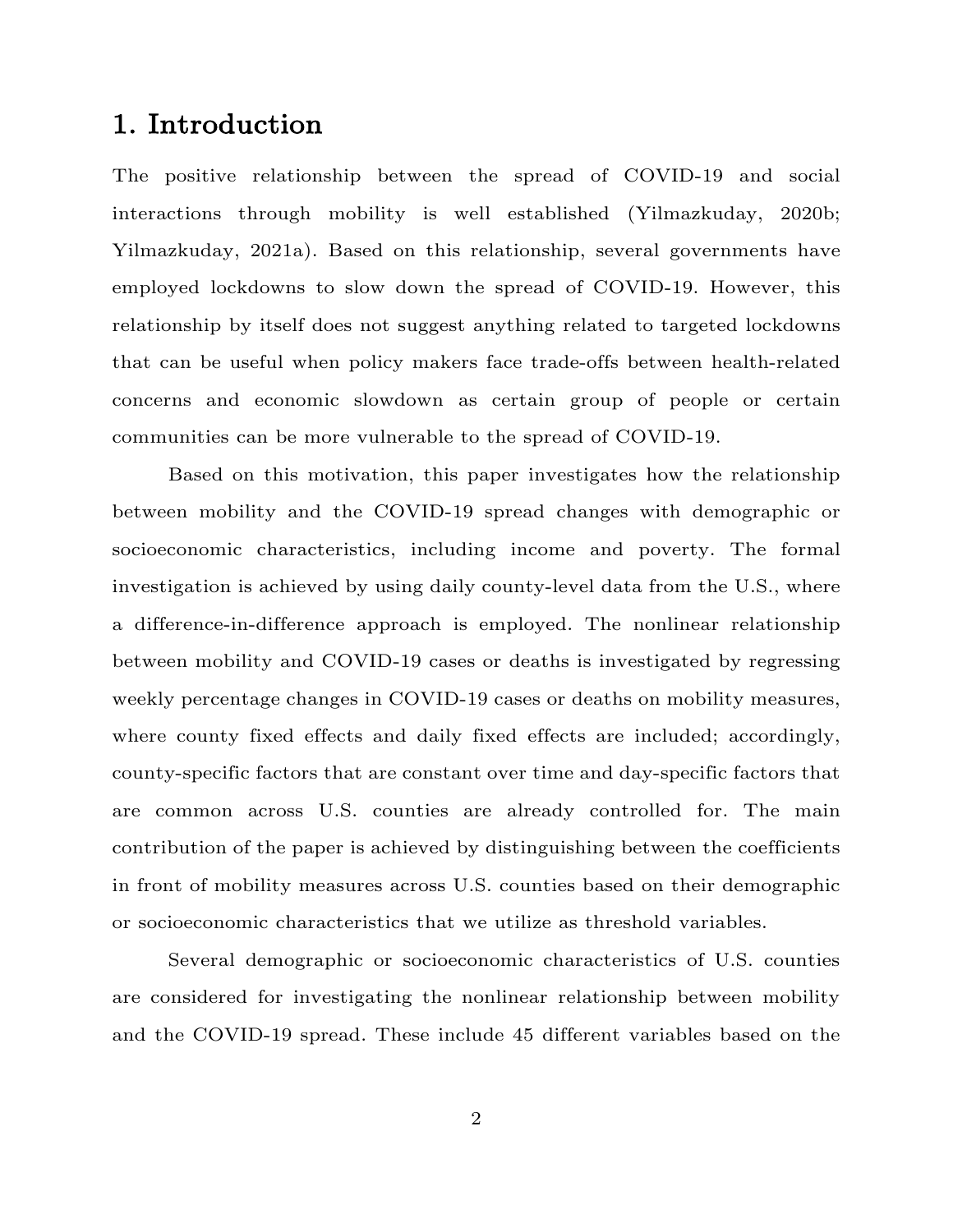categories of population characteristics, economic variables, occupations, employment in industries, school attendance, educational attainment, and race. The motivation behind including these potential threshold variables comes from the existing literature, where several studies have shown how the spread of COVID-19 is related to these demographic or socioeconomic characteristics (to be discussed more, below).

The results of the nonlinear investigation suggest that the positive effects of mobility on COVID-19 cases or deaths increase with poverty, per capita income, commuting time or population, as well as with having certain occupations, working in certain industries, attending certain schools, or having certain educational attainments. Since mobility restrictions to fight against COVID-19 would work better in counties where the positive effects of mobility on COVID-19 cases or deaths are bigger, it is implied that policy makers can consider targeted lockdowns based on the threshold variables identified in this paper.

The rest of the paper is organized as follows. The next section reviews the existing literature. Section 3 introduces the formal estimation methodology used. Section 4 introduces the data set. Section 5 depicts empirical results. Section 6 discusses the empirical results to the existing literature. Section 7 concludes.

# 2. Literature Review

This section reviews the existing literature on the spread of COVID-19 and the mobility of individuals, where the role of demographic and socioeconomic variables, including income and poverty, is investigated. The contribution of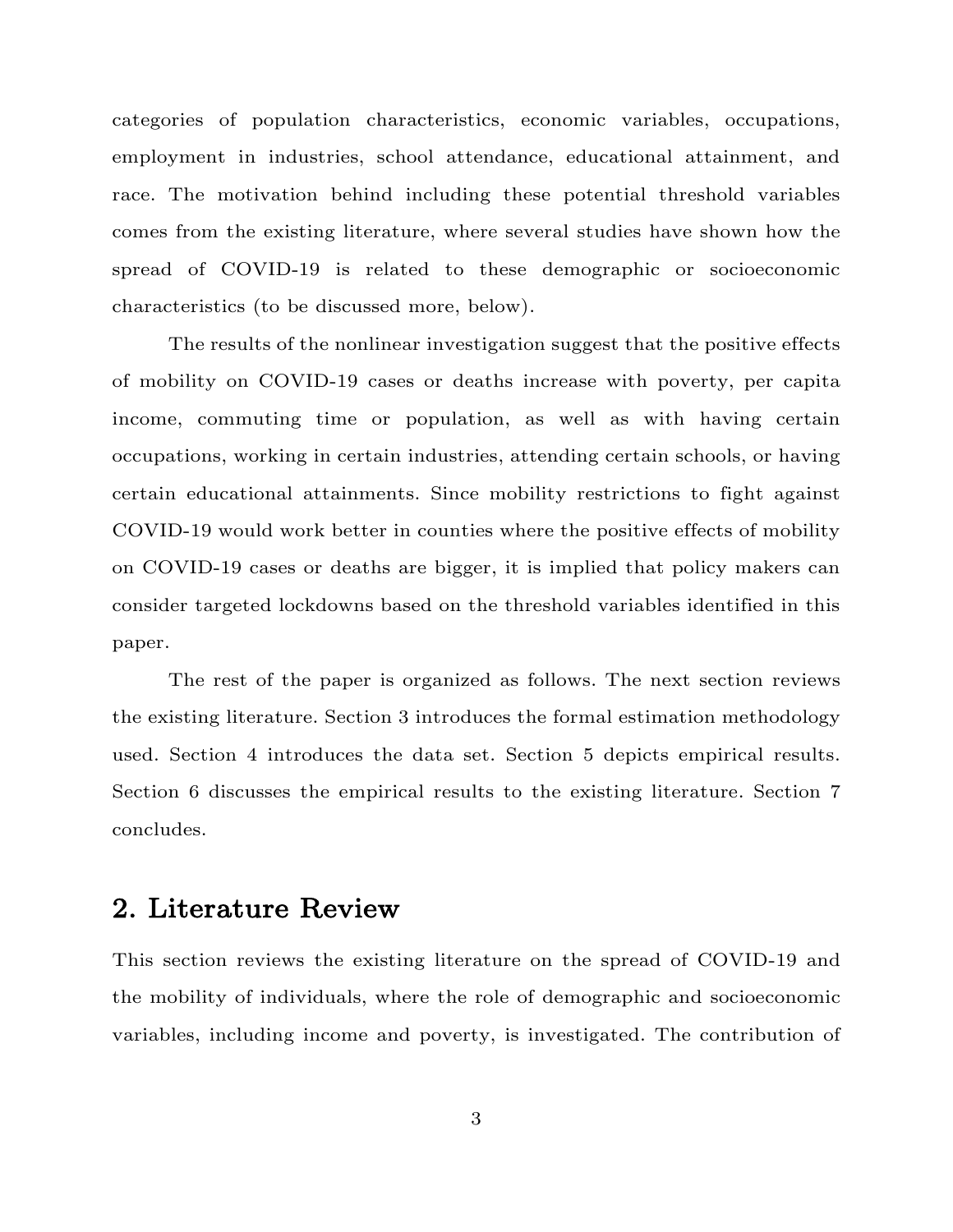this paper with respect to different strands of the literature is also discussed.

The literature has shown a positive relationship between mobility of individuals and the spread of COVID-19. Among others, (Yilmazkuday, 2021a) has shown by using mobility data covering 130 countries that spending more time outside of residential locations increases both COVID-19 cases and deaths, whereas staying at home has the opposite effect. Similarly, (Yilmazkuday, 2020b) has shown that lower inter-county travel within the U.S. is associated with lower COVID-19 cases and deaths. However, this literature is silent about the different magnitudes of the positive relationship across alternative demographic or socioeconomic groups, which is the key question in this paper.

A strand of the literature has shown evidence for unequal mobility changes across demographic and socioeconomic groups amid COVID-19, which may be effective on the spread of COVID-19. Among others, (Aromí et al., 2020) have shown that higher socioeconomic status is associated with more intense reductions in mobility based on data from 8 large Latin American urban areas. Similarly, (Yilmazkuday, 2020a) has shown evidence for lowerincome and lower-educated people in the U.S. experiencing relatively less social distancing amid COVID-19. Finally, (Yechezkel et al., 2021) have shown that lower-income regions in Israel have exhibited lower and slower compliance with the restrictions related to COVID-19. However, these studies are about explaining the difference in the mobility of demographic and socioeconomic groups rather than the different effects of mobility on the spread of COVID-19 through these groups (which is the focus of this paper).

There is another part of the literature that focuses on the relationship between the spread of COVID-19 and population demographics. Among others,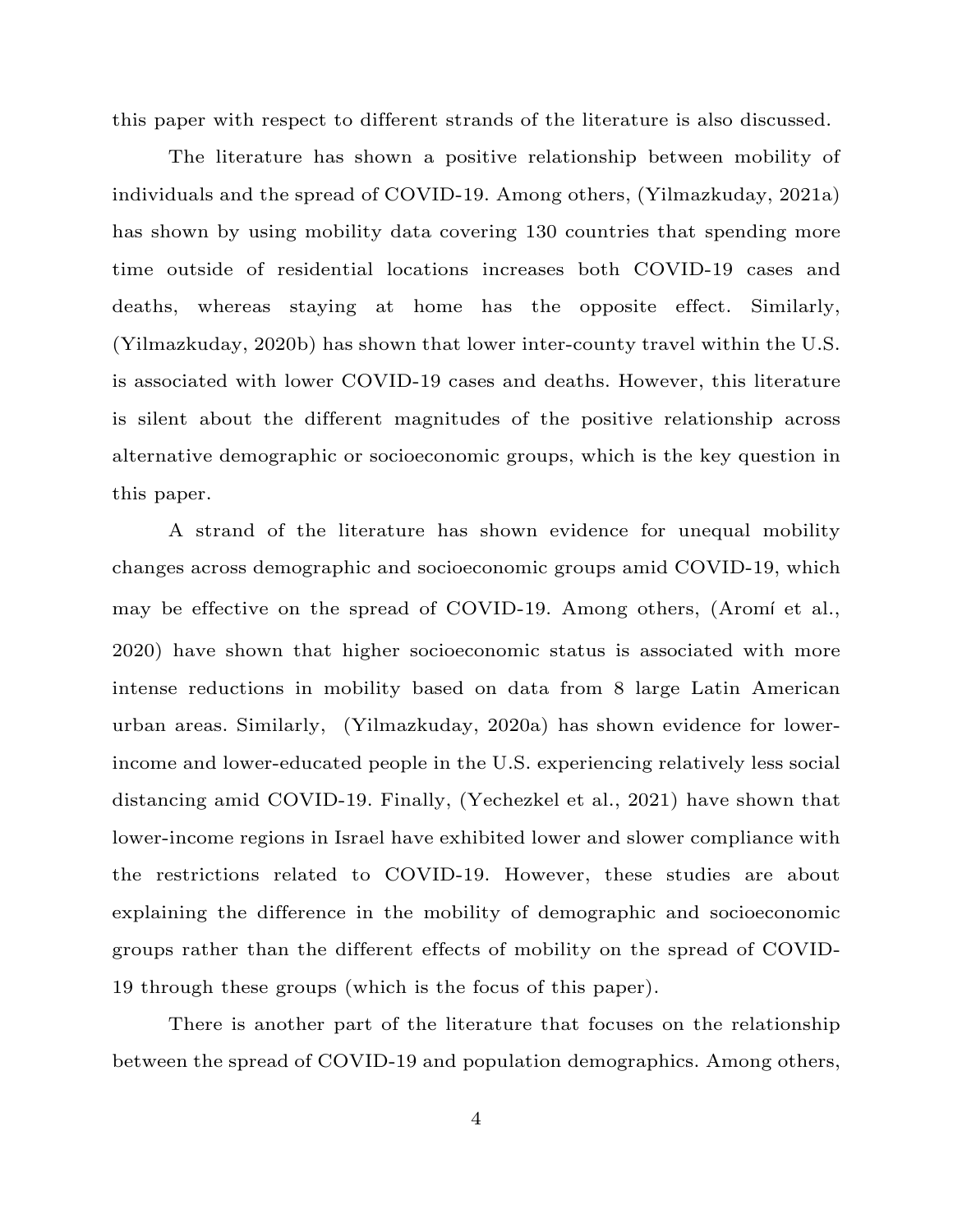(Kadi & Khelfaoui, 2020; Rubin et al., 2020; Stojkoski et al., 2020; Sy et al., 2021) have shown a positive correlation between population density and the spread of COVID-19, whereas (Lau et al., 2020; Li & Mutchler, 2020) have shown that age is an important factor in the spread of COVID-19. Other studies such as by (Andersen et al., 2020; Bui et al., 2020; Holmes et al., 2020; Jay et al., 2020; McLaren, 2020; Muñoz-Price et al., 2020; Ristovska, 2021) have shown evidence of certain race groups (of Blacks and Hispanics) getting infected more compared to others. However, these studies do not investigate how mobility interacts with these population demographics to explain the spread of COVID-19 in a nonlinear way (as this paper does).

Economic factors have also been shown to be effective in explaining the spread of COVID-19 in the literature. For example, (Brown & Ravallion, 2020) have shown that the COVID-19 spread increases with poverty and inequality across U.S. counties. Similarly, (Mukherji, 2020) has shown that the COVID-19 spread has been faster in U.S. counties with higher income inequality. In another study, (Baena-Díez et al., 2020) have shown that districts of Barcelona (Spain) with the lowest income have experienced the highest spread of COVID-19. (Bui et al., 2020) have shown that people working in certain sectors of manufacturing, construction and wholesale trade in the State of Utah have experienced the highest levels of COVID-19 spread. However, these studies do not investigate the nonlinear relationship between mobility and the spread of COVID-19 that interacts with these economic factors (as it is done in this paper).

Another stand of the literature has investigated the welfare implications of COVID-19 by focusing on the spread of the disease, the economic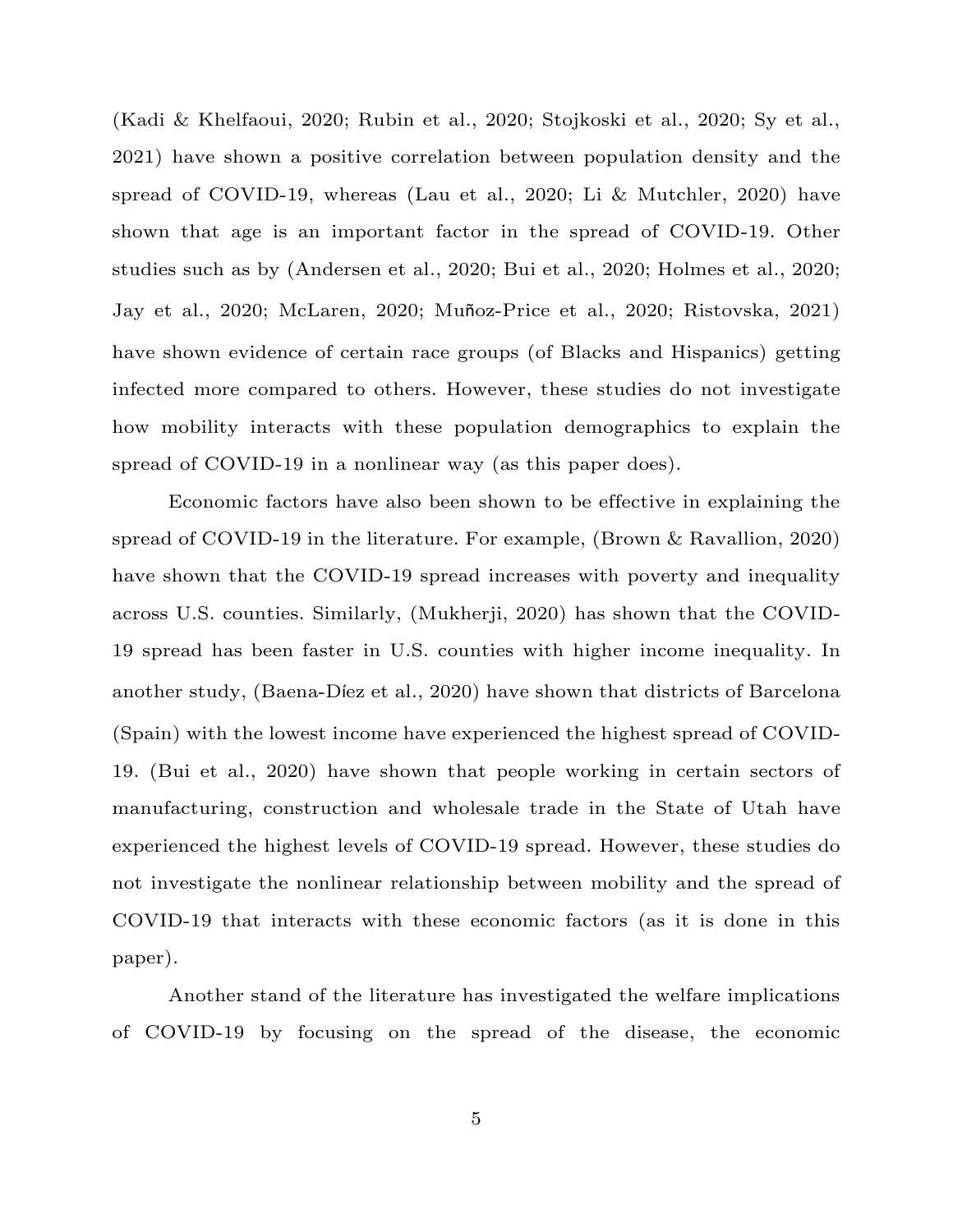implications, or both. Among others, (Yilmazkuday, 2021c) has introduced an economic model, where individuals decide on their mobility to maximize their welfare that depends on the trade-off between consumption (requiring mobility) and the spread of COVID-19 (caused by mobility). Combining this model with the U.S. county-level data, he has shown evidence for about 11% of a reduction in welfare during 2020 for the average U.S. county; these welfare reductions have been higher in the U.S. counties with higher shares of Asian or Hispanic/Latino population. In another study, (Yilmazkuday, 2021d) has investigated the welfare costs of individuals in the U.S. due to the reduction in their travel behavior during COVID-19. He has shown that the cumulative welfare costs of reduced travel with respect to January 20th, 2020 is about 11% as of April 19th, 2020 within the U.S., with a range between 7% and 16% across U.S. counties. Finally, (Yilmazkuday, 2021b) has shown evidence for unequal welfare costs of staying at home across demographic and socioeconomic groups, where the average (across days) welfare costs have been experienced the most by the Asian population, followed by the Hispanic population, the white population, the black population and the native population. Despite providing highly useful welfare implications, these studies do not investigate the nonlinear relationship between mobility and the spready of COVID-19 (based on demographic and socioeconomic groups), and, thus, they cannot provide any policy suggestions regarding targeted lockdowns (as this paper does).

Overall, the existing literature either focuses on the relationship between the spread of COVID-19 and demographic/socioeconomic characteristics or the relationship between mobility and demographic/socioeconomic characteristics. In contrast, this paper focuses on the nonlinear relationship between the spread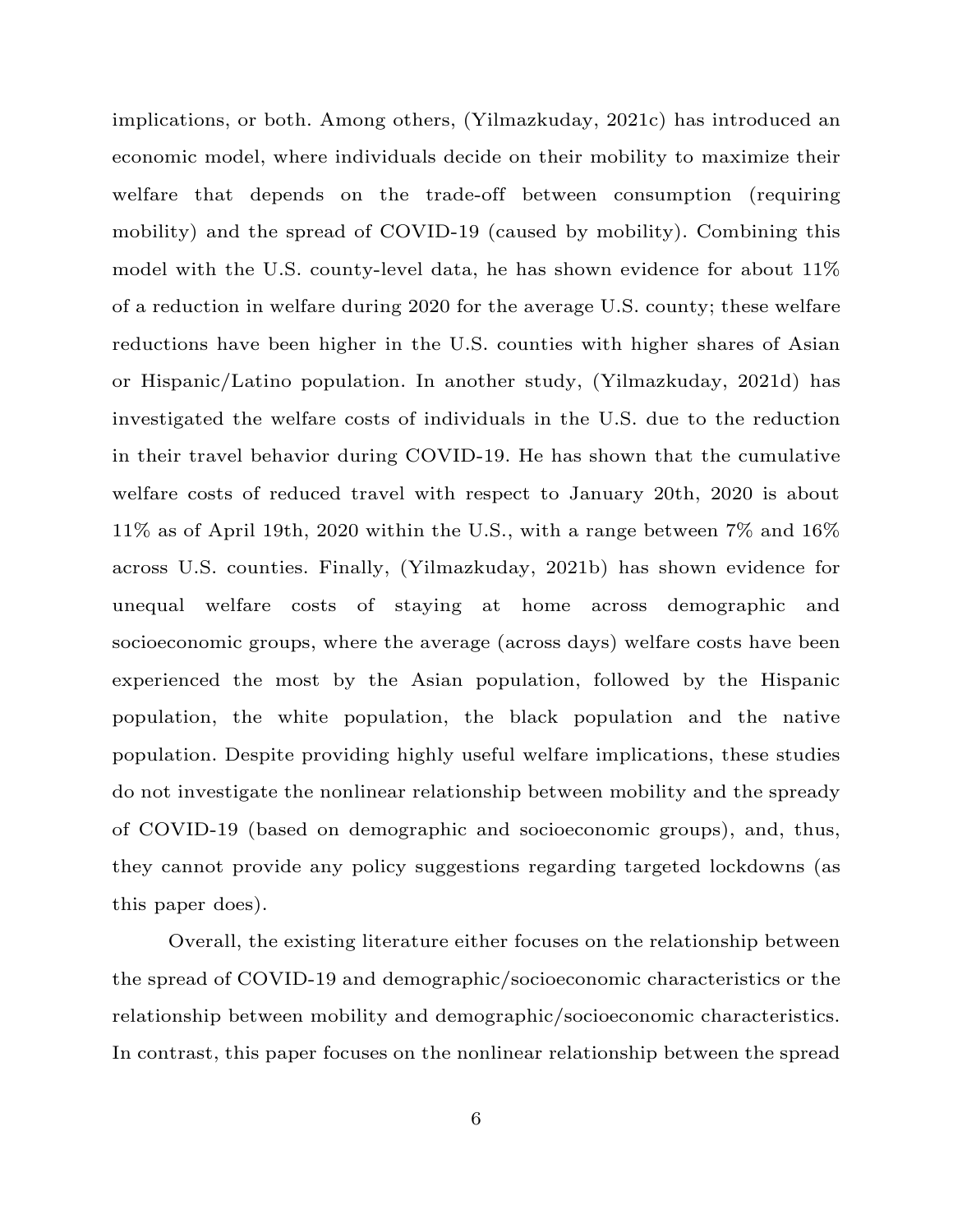of COVID-19 and mobility that interacts with these demographic or socioeconomic characteristics.

# 3. Estimation Methodology

This section introduces the estimation methodology used to investigate the relationship between mobility and COVID-19 cases or deaths. The investigation starts with a linear framework, where the effects of mobility on COVID-19 cases or deaths are common across U.S. counties. The investigation continues with a nonlinear framework, where the effects of mobility on COVID-19 cases or deaths are distinguished across U.S. counties based on their demographic or socioeconomic characteristics.

All regressions are based on a difference-in-difference design, where county fixed effects and day fixed effects are controlled for. The weekly percentage changes in COVID-19 cases or deaths correspond to continuous treatments in the difference-in-difference design. In these regressions, percentage changes (measured as log changes over time) in COVID-19 cases or deaths (per 100,000 people) are considered to ensure that the investigation is independent of any scale issues.

#### 3.1. Linear Framework

The linear effects of mobility on COVID-19 cases are investigated by considering a unique coefficient in front of mobility in regressions. Specifically, the formal investigation regarding the linear effects of mobility on COVID-19 cases is achieved by using the following expression:

$$
\Delta S_{c,t} = \beta_0 + \beta_1 \Delta M_{c,t-21} + \theta_c + \gamma_t + \varepsilon_{c,t} \tag{1}
$$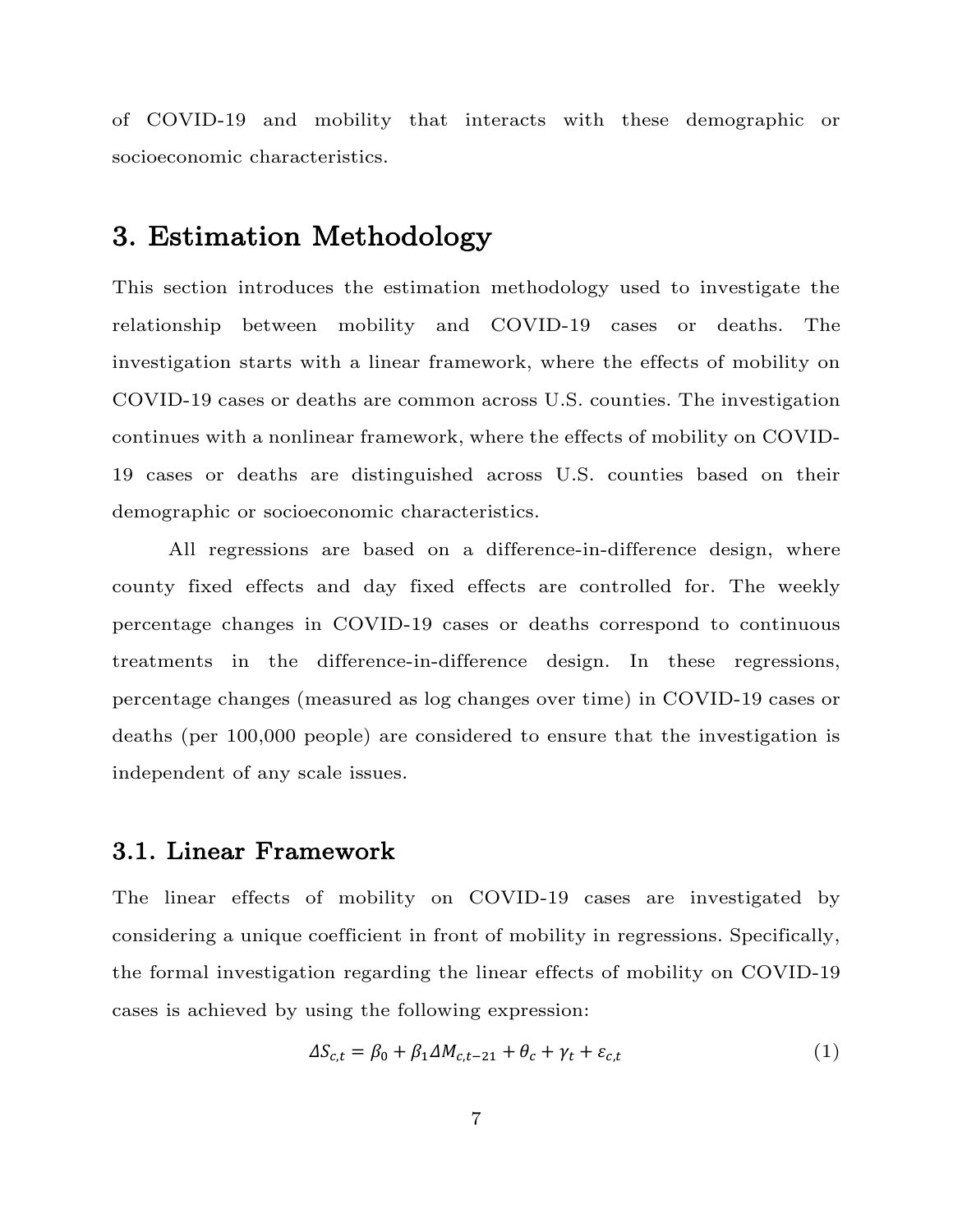where  $\Delta S_{c,t}$  represents the weekly percentage change in cumulative daily COVID-19 cases in county c at day t, and  $\Delta M_{c,t-21}$  represents the lagged change in mobility (measured by time spent away from home) in county  $c$  at day  $t - 21$  with respect to the pre-COVID-19 period. The lagged change in mobility is used to consider the time delay that is necessary for the effects of mobility to show up on COVID-19 cases.

In Equation (1), county-fixed effects are represented by  $\theta_c$ 's. Specifically,  $\theta_c$ 's represent county-specific dummy variables that take a value of  $1$  for county and a value of zero for other countries. The inclusion of these fixed effects ensures that county-specific factors that are constant over time (e.g., any demographic or socioeconomic factor as a potential additional right-hand-side variable) are controlled for during the investigation.

In Equation (1), day-fixed effects are represented by  $\gamma_t$ 's. Specifically,  $\gamma_t$ 's represent day-specific dummy variables that take a value of 1 for day t and a value of zero for other days. The inclusion of these fixed effects ensures that day-specific factors that are common across countries (e.g., declaration of a National Emergency concerning COVID-19 on March 13th, 2020 by the White House) are controlled for during the investigation. Finally,  $\varepsilon_{c,t}$ represents residuals.

Similarly, the formal investigation regarding the linear effects of mobility on COVID-19 deaths is achieved by using the following expression:

$$
\Delta V_{c,t} = \beta_0 + \beta_1 \Delta M_{c,t-35} + \theta_c + \gamma_t + \varepsilon_{c,t} \tag{2}
$$

where  $\Delta V_{c,t}$  represents the weekly percentage change in cumulative daily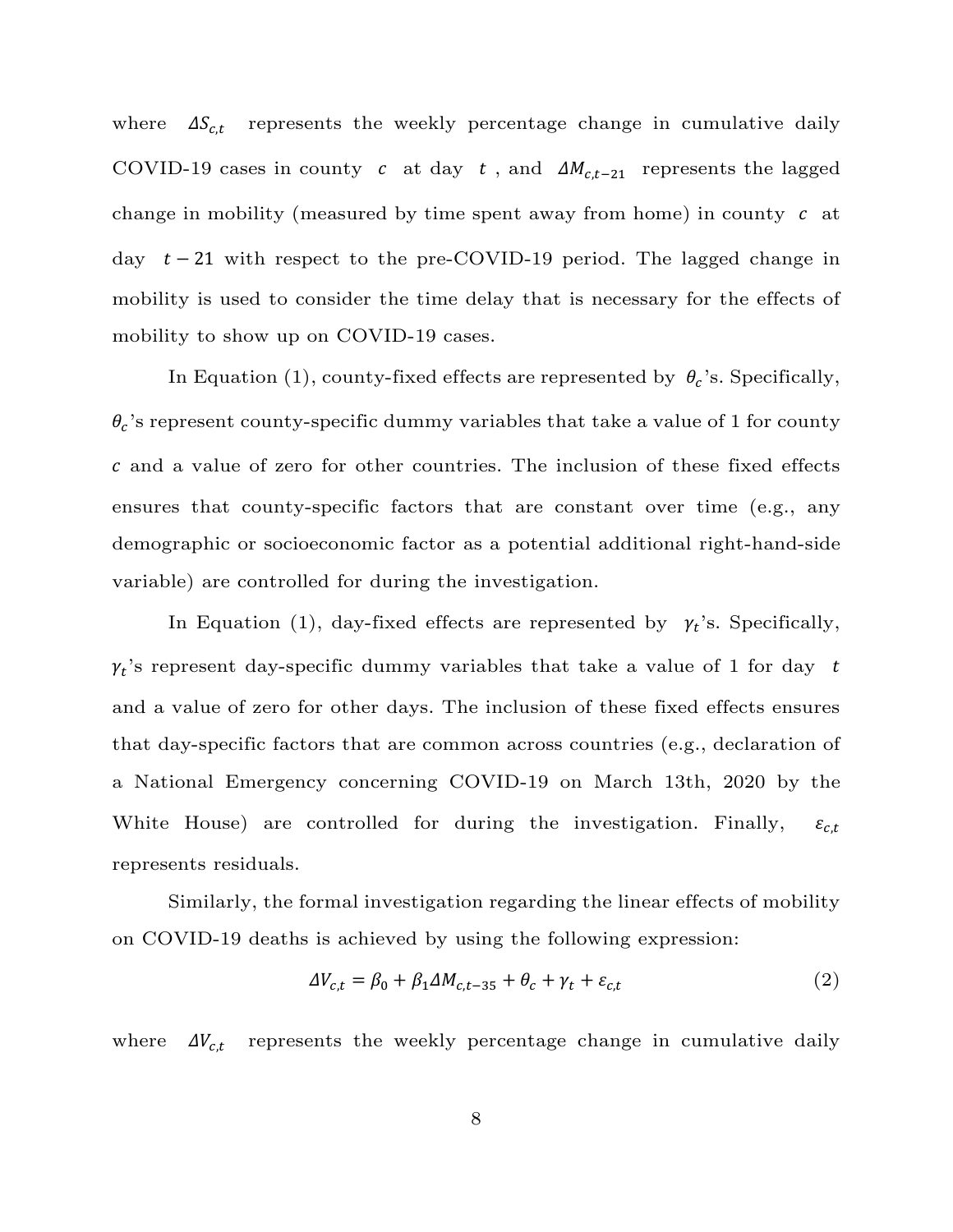COVID-19 deaths in county c at day t, and  $\Delta M_{c,t-35}$  represents the lagged change in mobility (measured by time spent away from home) in county  $c$  at day  $t - 35$  with respect to the pre-COVID-19 period. The lagged change in mobility is used to consider the time delay that is necessary for the effects of mobility to show up on COVID-19 deaths (which is two weeks longer compared to COVID-19 cases); this is also essential to consider the causality through the time dimension in our regressions. Other variables are the same as in Equation  $(1).$ 

### 3.2. Nonlinear Framework

The relationship between mobility and the spread of COVID-19 that is represented by the coefficient in front of mobility in Equations (1) and (2) can be affected by several demographic or socioeconomic factors. This can be motivated by the studies in the existing literature that show evidence for the spread of COVID-19 depending on these factors. Accordingly, this subsection introduces a methodology for distinguishing between the coefficients in front of mobility for alternative demographic or socioeconomic factors, which can be achieved by using an interaction dummy based on these factors.

Considering interaction dummies based on population characteristics in the nonlinear investigation is in line with earlier studies in the literature that have provided evidence for the relationship between the spread of COVID-19 and variables such as population density, age, or family size (Kadi & Khelfaoui, 2020; Lau et al., 2020; Li & Mutchler, 2020; Rubin et al., 2020; Stojkoski et al., 2020; Sy et al., 2021).

Regarding economic variables, earlies studies have shown how the spread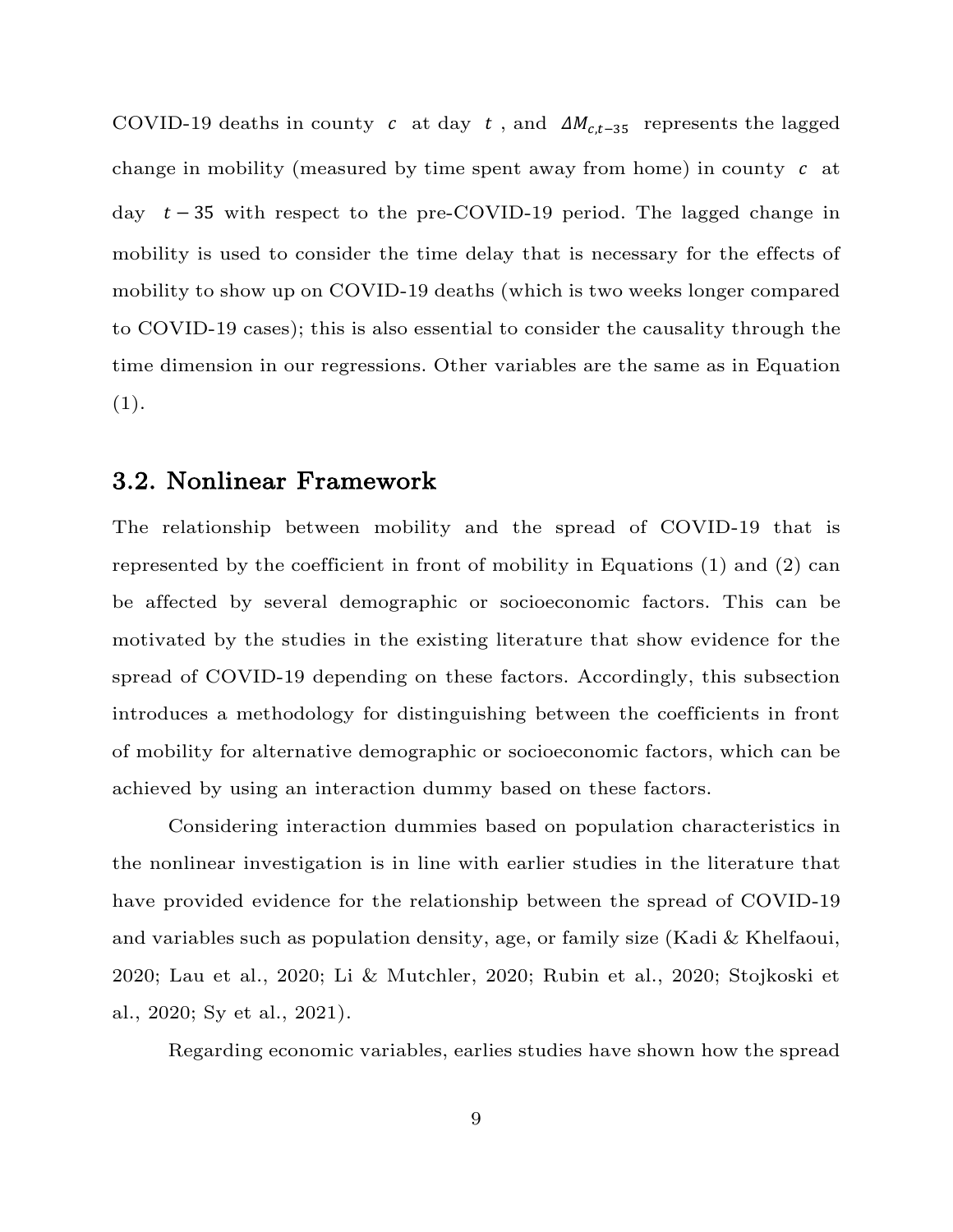of COVID-19 is associated with income, poverty, having health insurance or the length of commuting time (Baena-Díez et al., 2020; Brown & Ravallion, 2020; Ehlert, 2021; Hawkins et al., 2020; Jay et al., 2020; Karaye & Horney, 2020; Maness et al., 2021; Mukherji, 2020; Stojkoski et al., 2020; Tavares & Betti, 2021). Accordingly, we also consider these variables as potential determinants of nonlinearities.

Certain occupations, employment in certain industries or educational attainment also determine the potential social distancing of individuals in their workplaces (Bui et al., 2020; Figueroa et al., 2020). Therefore, we also consider the heterogeneity of U.S. counties regarding these characteristics while investigating the nonlinear relationship between mobility and the spread of COVID-19.

Similarly, being members of a particular race or attending to alternative schools may also alter the spread of COVID-19 (Andersen et al., 2020; Bui et al., 2020; Holmes et al., 2020; Jay et al., 2020; McLaren, 2020; Muñoz-Price et al., 2020; Ristovska, 2021). Hence, we also consider the corresponding variables as potential determinants of nonlinearity.

Based on the motivation obtained from these earlier studies, the nonlinear effects of mobility on COVID-19 cases are investigated by distinguishing between the coefficients in front of mobility across U.S. counties, where an interaction dummy variable based on demographic and socioeconomic factors is used. Specifically, the formal investigation regarding the nonlinear effects of mobility on COVID-19 cases is achieved by using the following expression:

$$
\Delta S_{c,t} = \beta_0 + \beta_1 D_c \Delta M_{c,t-21} + \beta_2 (1 - D_c) \Delta M_{c,t-21} + \theta_c + \gamma_t + \varepsilon_{c,t}
$$
(3)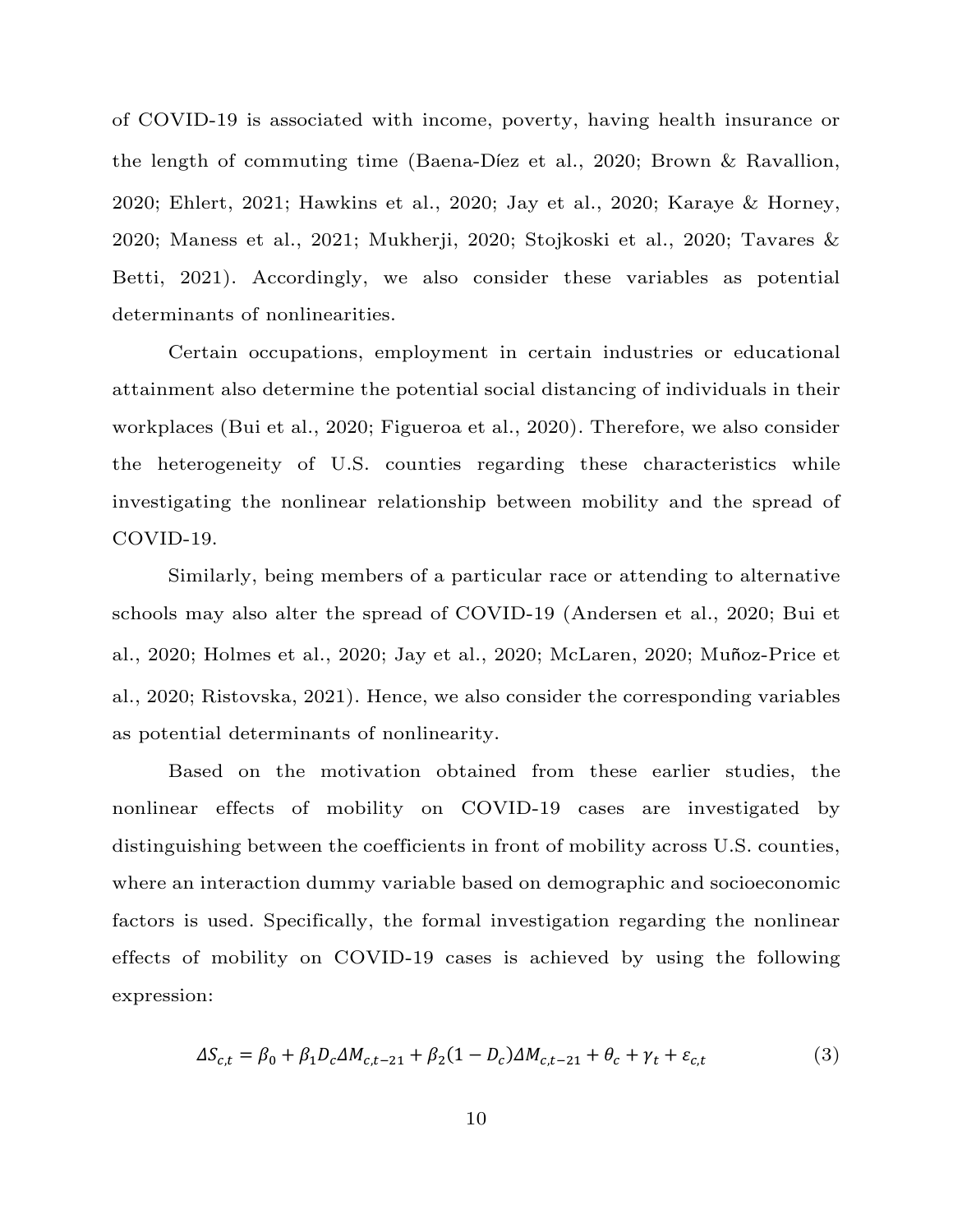where the only difference with respect to Equation (1) is having a dummy variable of  $D_c$  that takes a value of 1 if a threshold variable of interest (e.g., population) in county  $c$  is below its median value across counties and 0 otherwise. Individual regressions are run for each threshold variable.

Similarly, the formal investigation regarding the nonlinear effects of mobility on COVID-19 deaths is achieved by using the following expression:

$$
\Delta V_{c,t} = \beta_0 + \beta_1 D_c \Delta M_{c,t-35} + \beta_2 (1 - D_c) \Delta M_{c,t-35} + \theta_c + \gamma_t + \varepsilon_{c,t}
$$
(4)

where the only difference with respect to Equation (2) is having a dummy variable of  $D_c$  that takes a value of 1 if a threshold variable of interest (e.g., population) in county  $c$  is below its median value across counties and 0 otherwise.

Individual regressions are run for each threshold variable. It is important to emphasize that county-specific dummy variables in Equations (3) and (4) already control for any county-specific factors that are constant over time, including any demographic or socioeconomic factor as a potential additional right-hand-side variable. This confirms one more time that the focus of this paper is on the relationship between mobility and the spread of COVID-19 based on the corresponding coefficient of mobility in our regressions rather than demographic or socioeconomic factors as additional right-hand-side variables.

## 4. Data and Variables

Daily U.S. county-level COVID-19 cases and deaths that are used in the estimation of Equations  $(1), (2), (3)$  and  $(4)$  are obtained from Opportunity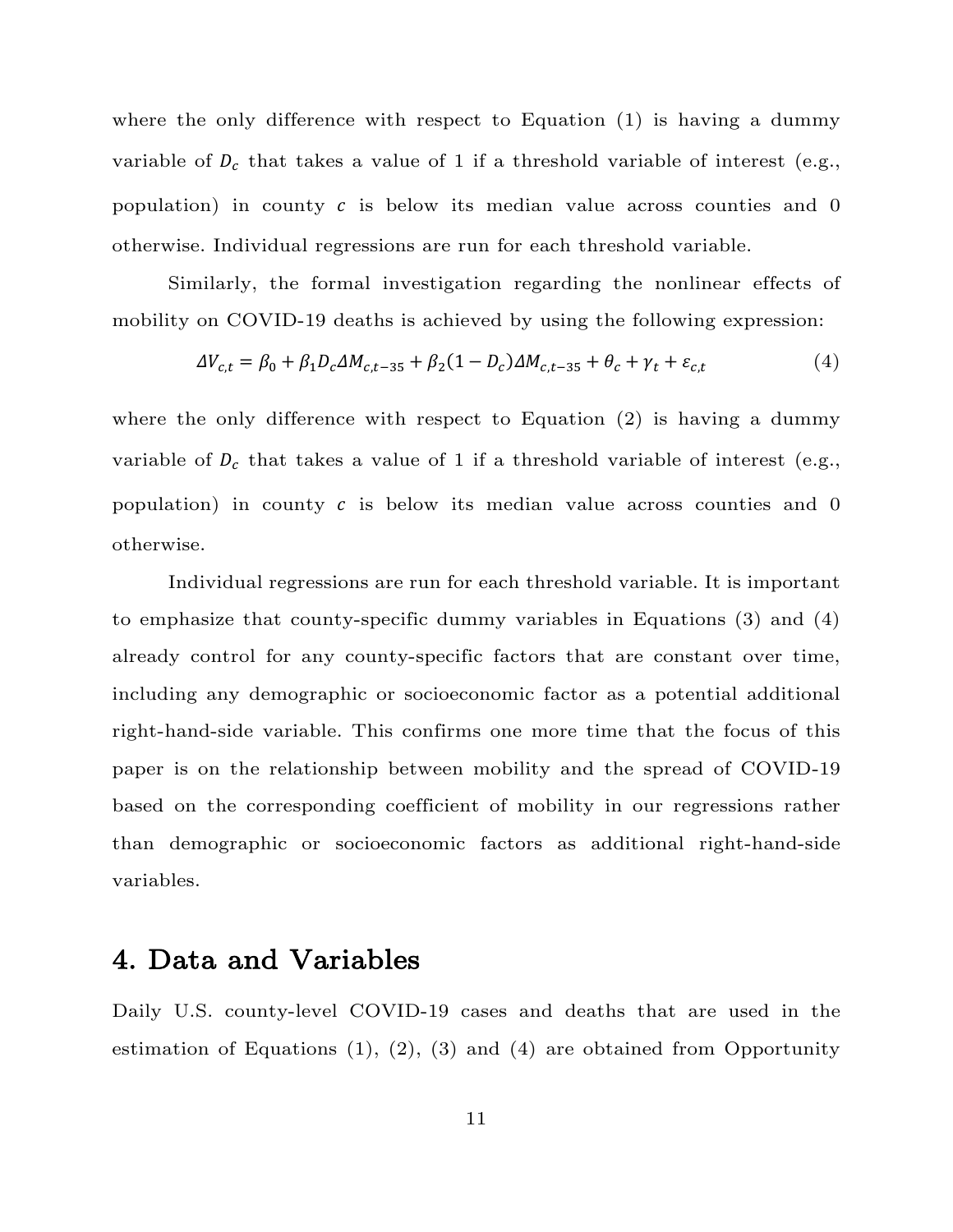Insights Economic Tracker (OIET), and they are measured by confirmed COVID-19 cases and deaths per 100,000 people, seven day moving average.<sup>2</sup> Daily U.S. county-level mobility data are also obtained from OIET, and they are measured by the time spent outside of residential locations relative to the period between January 3 and February 6, 2020.<sup>3</sup> The sample covers the daily period between February 24 and December 13, 2020.

The corresponding descriptive statistics are given in the Appendix Table A.1, where statistics based on the pooled sample across U.S. counties and days are presented. As is evident, there is a significant amount of heterogeneity across U.S. counties and days regarding the COVID-19 cases and deaths. The mobility of individuals (measured by the time spent outside of residential locations) is also highly different across U.S. counties and days during the sample period, when the average mobility has decreased about 8.48% with respect to period between January 3 and February 6, 2020, with a standard deviation of about 6.15%. It is implied that both mobility and the spread of COVID-19 have been experienced differently across U.S. counties and days, which motivates the focus on this paper based on targeted lockdowns.

The correlation between the spread of COVID-19 and mobility is also given in the Appendix Table A.1, where the correlation coefficients are again based on the pooled sample across U.S. counties and days. As is evident, CCOVID-19 cases are highly correlated to deaths (as expected). Mobility is also highly correlated with both COVID-19 cases and deaths, consistent with earlier studies such as by (Yilmazkuday, 2021a).

<sup>2</sup> OIET obtains this information from New York Times COVID-19 repository.

<sup>&</sup>lt;sup>3</sup> OIET obtains this information from Google.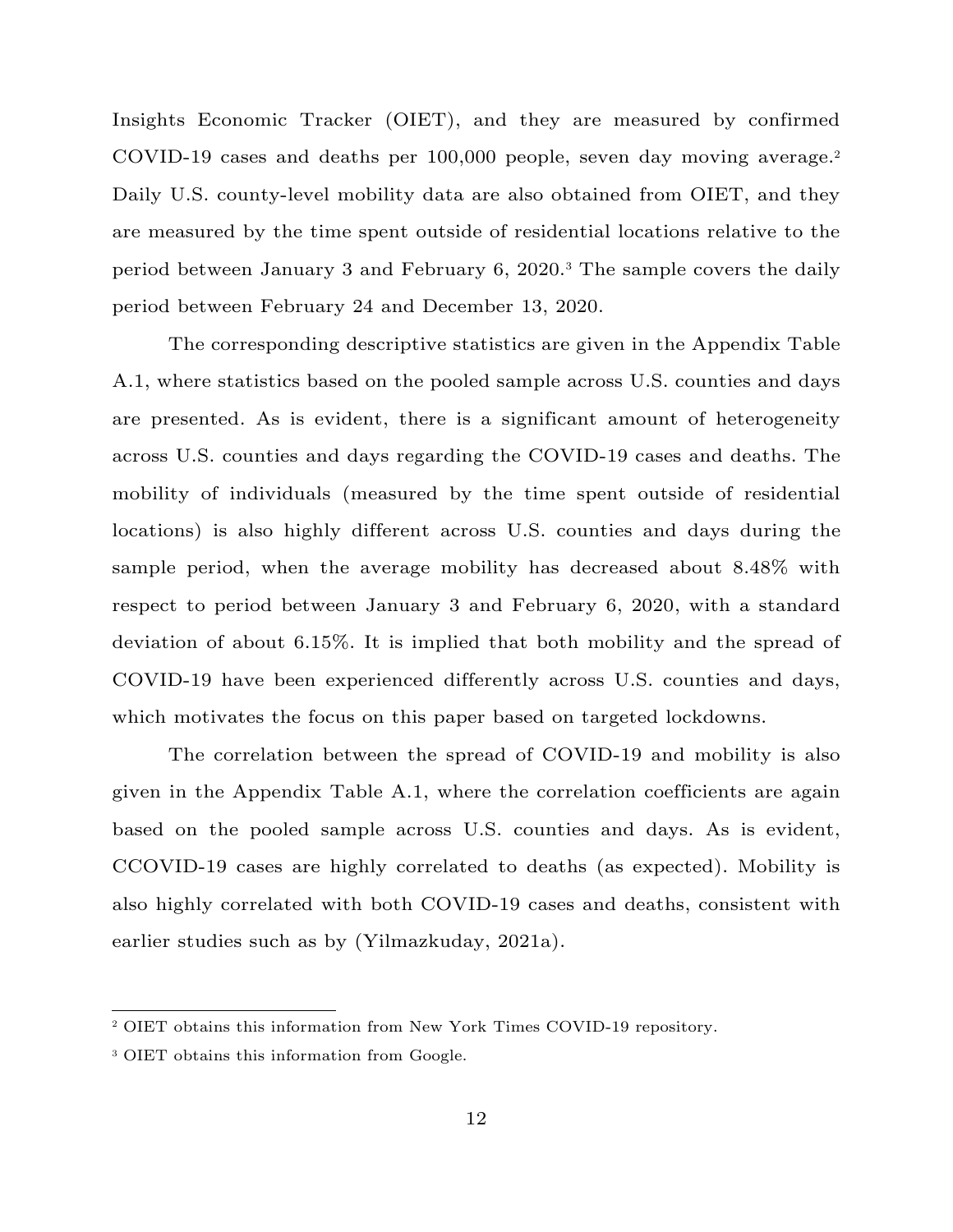Demographic or socioeconomic characteristics of U.S. counties that are used in the estimation of Equations (3) and (4) are obtained from American Community Survey covering the 5-year estimates between 2014-2018.<sup>4</sup> These include 45 threshold variables based on the categories of population characteristics, economic variables, occupations, employment in industries, school attendance, educational attainment, and race. The corresponding variables in each category can be found in the tables representing the estimation results, below.

# 5. Estimation Results

This section depicts the estimation results based on linear and nonlinear regressions introduced above. Linear regressions are based on Equations (1) and (2), whereas nonlinear regressions are based on Equations (3) and (4). Individual regressions are run for each threshold variable in nonlinear regressions.

### 5.1. Linear Regressions

Estimation results based on Equations (1) and (2) are given in Table 1. As is evident, 1% of an increase in lagged mobility results in about 0.94% of an increase in COVID-19 cases and about 0.41% of an increase in COVID-19 deaths. It is implied that the linear effects of mobility on COVID-19 are positive and significant. This result is robust to the consideration of day fixed effects and county fixed effects.

<sup>4</sup> The webpage is https://www.census.gov/programs-surveys/acs/data/summary-file.html.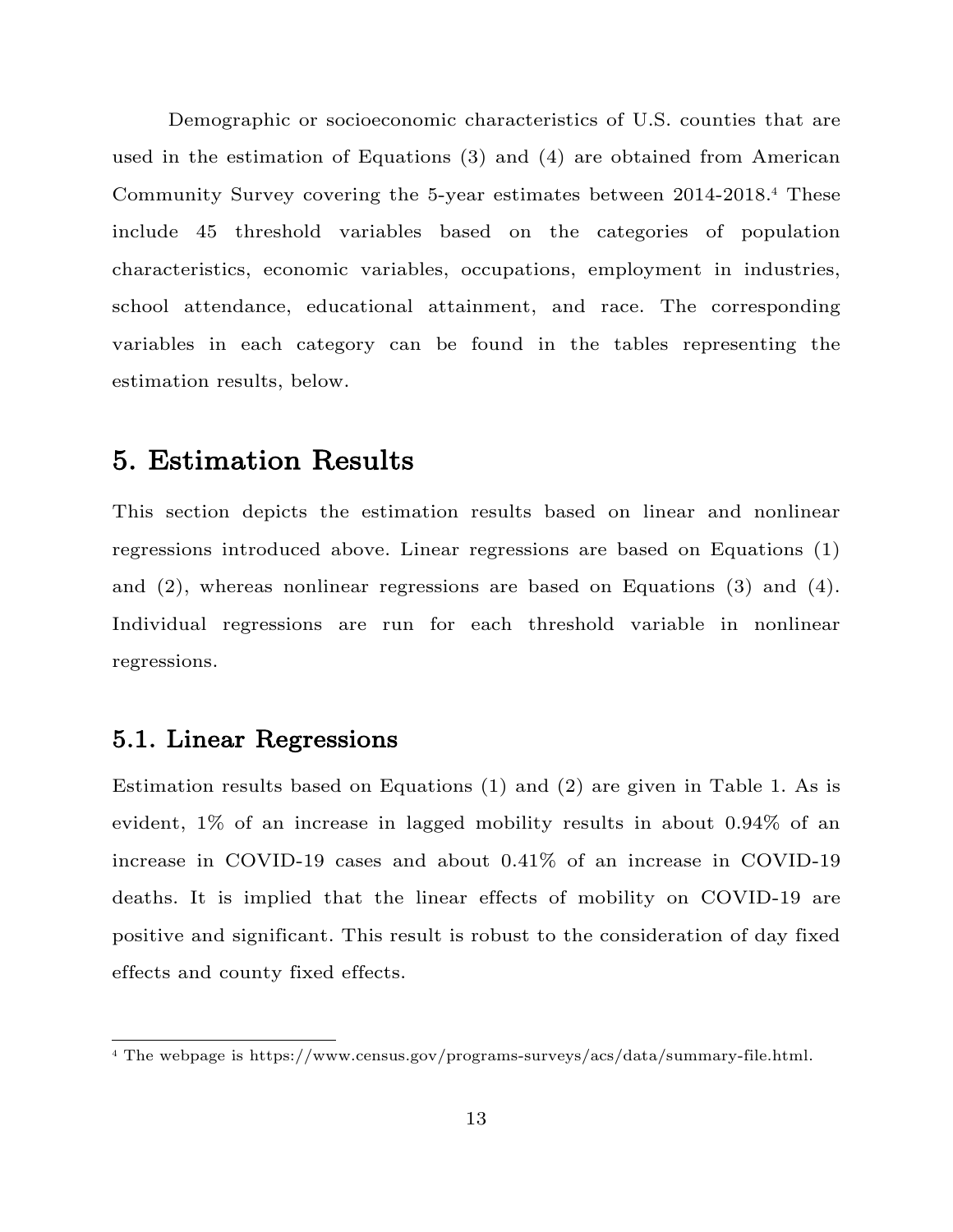#### 5.2. Nonlinearities through Population Demographics

Estimation results based on the nonlinear effects of mobility on COVID-19 through population demographics are given in Table 2, where the estimates in columns titled "Below Median" and "Above Median" represent the coefficient of mobility when the population demographic variable is below and above its median value, respectively. The difference between these two coefficients is represented in columns titled "Difference" of which significance can be used to confirm the existence of a nonlinear relationship between mobility and COVID-19 cases or deaths.

As is evident, the positive effects of mobility on COVID-19 cases are significantly bigger in U.S. counties that are more populated. The effects of mobility on COVID-19 deaths are negative (positive) for counties that are populated below (above) the median county.

The positive effects of mobility on COVID-19 cases increase with the average family size, the median age or the percentage of people who are older than 65 years, although the corresponding differences across counties are not statistically significant when COVID-19 deaths are considered. Finally, the positive effects of mobility on COVID-19 cases or deaths decrease with the percentage of grandparents responsible for grandchildren. It is implied that the results based on family size or age are mixed.

Overall, when both COVID-19 cases and deaths are considered for robustness, total population is the only variable (among the threshold variables considered in Table 2) that clearly leads into significant differences across U.S. counties regarding the effects of mobility on COVID-19. It is implied that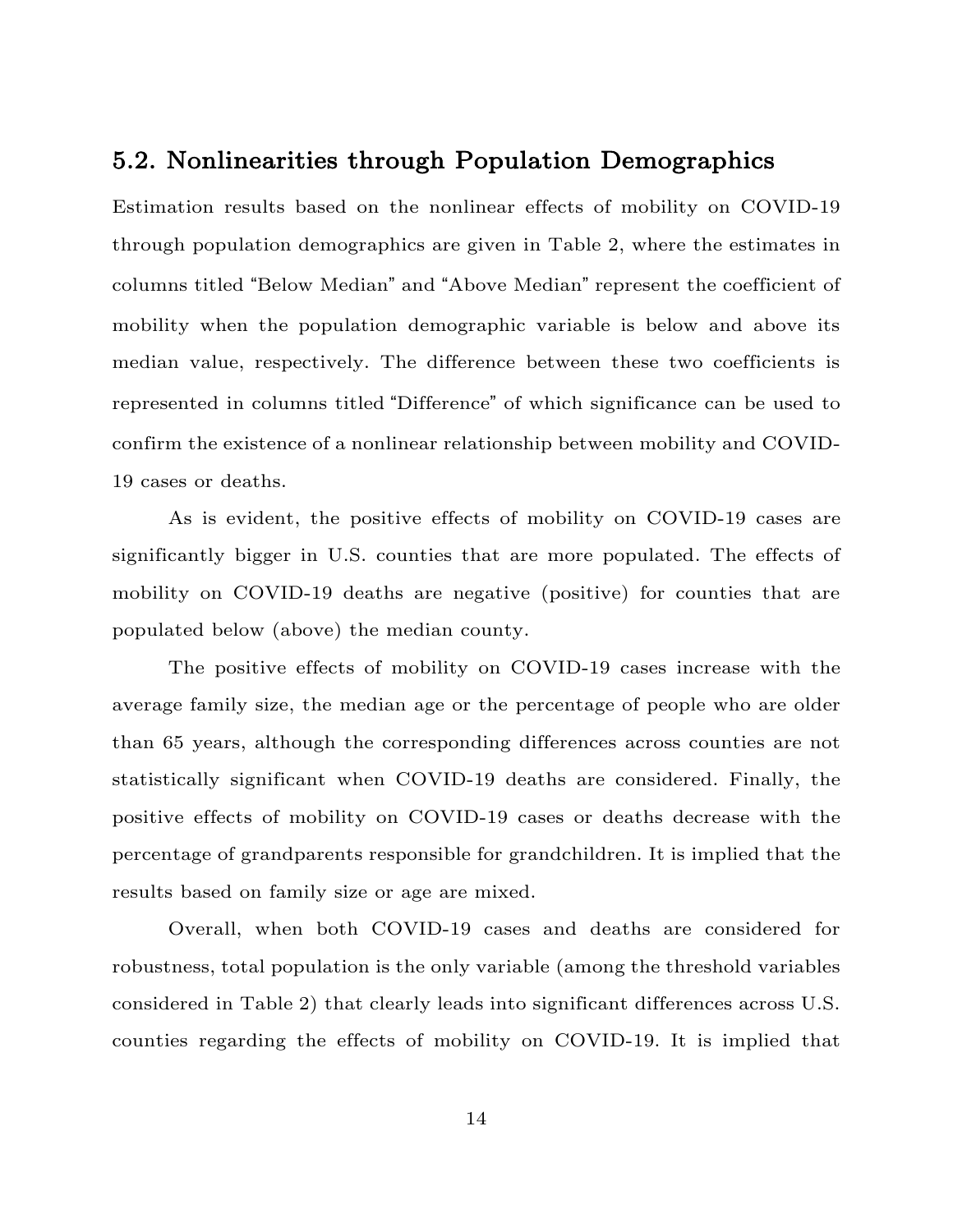mobility restrictions to fight against COVID-19 would work better in more populated counties.

## 5.3. Nonlinearities through Economic Variables

Estimation results based on the nonlinear effects of mobility on COVID-19 through economic variables are given in Table 3. Both COVID-19 cases and deaths increase more with mobility when per capita income goes up, whereas they increase less with mobility when median household income goes up. The positive effects of mobility on COVID-19 cases increase with poverty, however those on COVID-19 deaths go down with poverty. The positive effects of mobility on COVID-19 cases decrease with the percentage of people having health insurance, however the difference is insignificant when COVID-19 deaths are considered. Finally, the positive effects of mobility on COVID-19 cases and deaths increase with commuting time.

Overall, when both COVID-19 cases and deaths are considered for robustness, per capita income and commuting time (among the threshold variables considered in Table 3) are the only variables that clearly result in significantly bigger positive effects of mobility on COVID-19. It is implied that mobility restrictions to fight against COVID-19 would work better in counties with higher per capita income or longer commuting times.

### 5.4. Nonlinearities through Occupations

Estimation results based on the nonlinear effects of mobility on COVID-19 through occupations are given in Table 4. When both COVID-19 cases and deaths are considered for robustness, the positive effects of mobility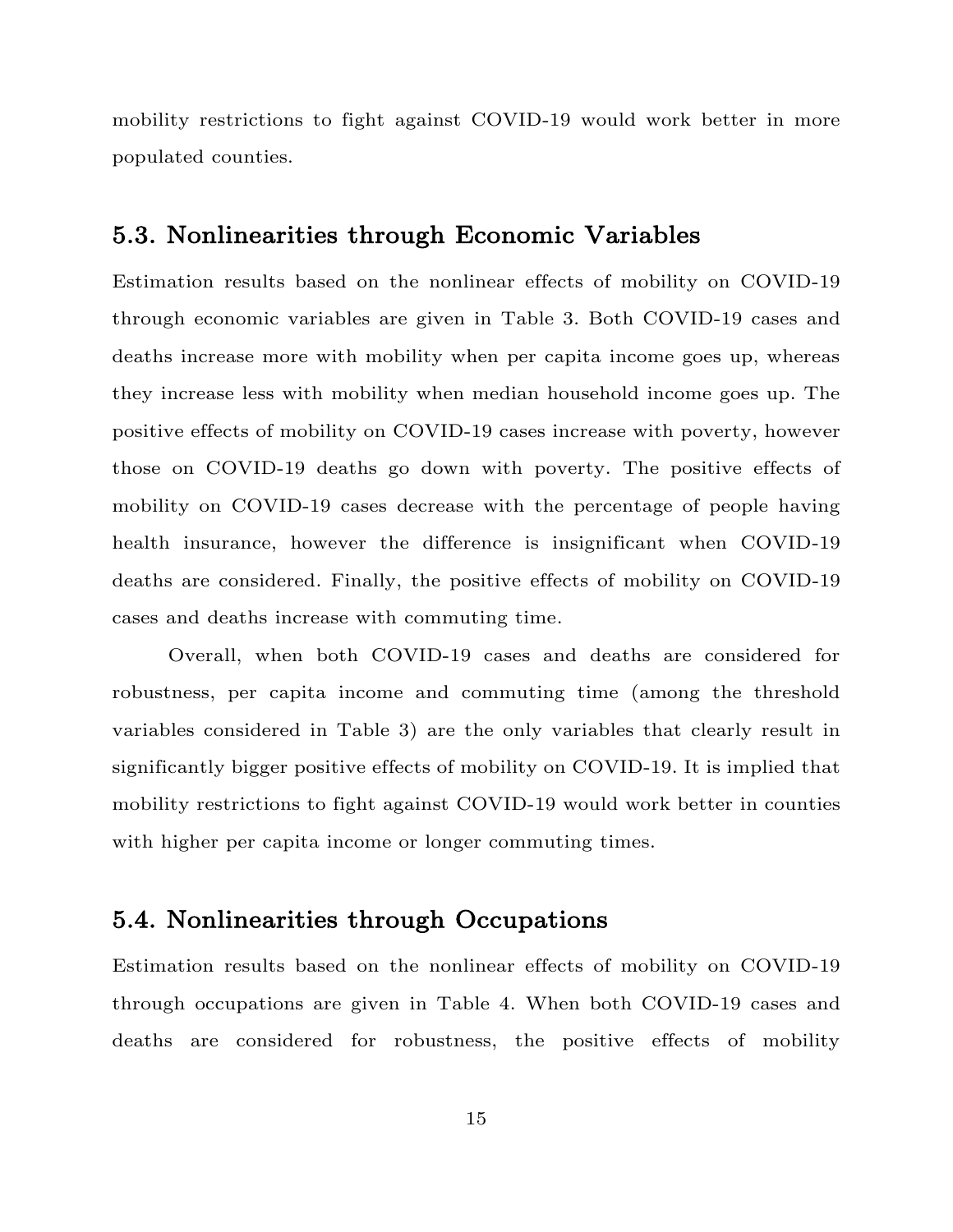significantly increase with management, business, science, and arts occupations as well as service occupations, whereas they significantly decrease with natural resources, construction, and maintenance occupations as well as production, transportation, and material moving occupations. It is implied that mobility restrictions to fight against COVID-19 would work better in counties with higher shares of management, business, science, and arts occupations as well as service occupations.

#### 5.5. Nonlinearities through Employment in Industries

Estimation results based on the nonlinear effects of mobility on COVID-19 through employment in industries are given in Table 5. When both COVID-19 cases and deaths are considered for robustness, the positive effects of mobility significantly increase with employment in transportation and warehousing, and utilities, information, finance and insurance, and real estate and rental and leasing, professional, scientific, and management, or administrative and waste management services, educational services, and health care and social assistance. It is implied that mobility restrictions to fight against COVID-19 would work better in counties where people are employed more in such industries.

#### 5.6. Nonlinearities through School Attendance

Estimation results based on the nonlinear effects of mobility on COVID-19 through school attendance are given in Table 6. When both COVID-19 cases and deaths are considered for robustness, the positive effects of mobility significantly increase with attendance to nursery school, preschool as well as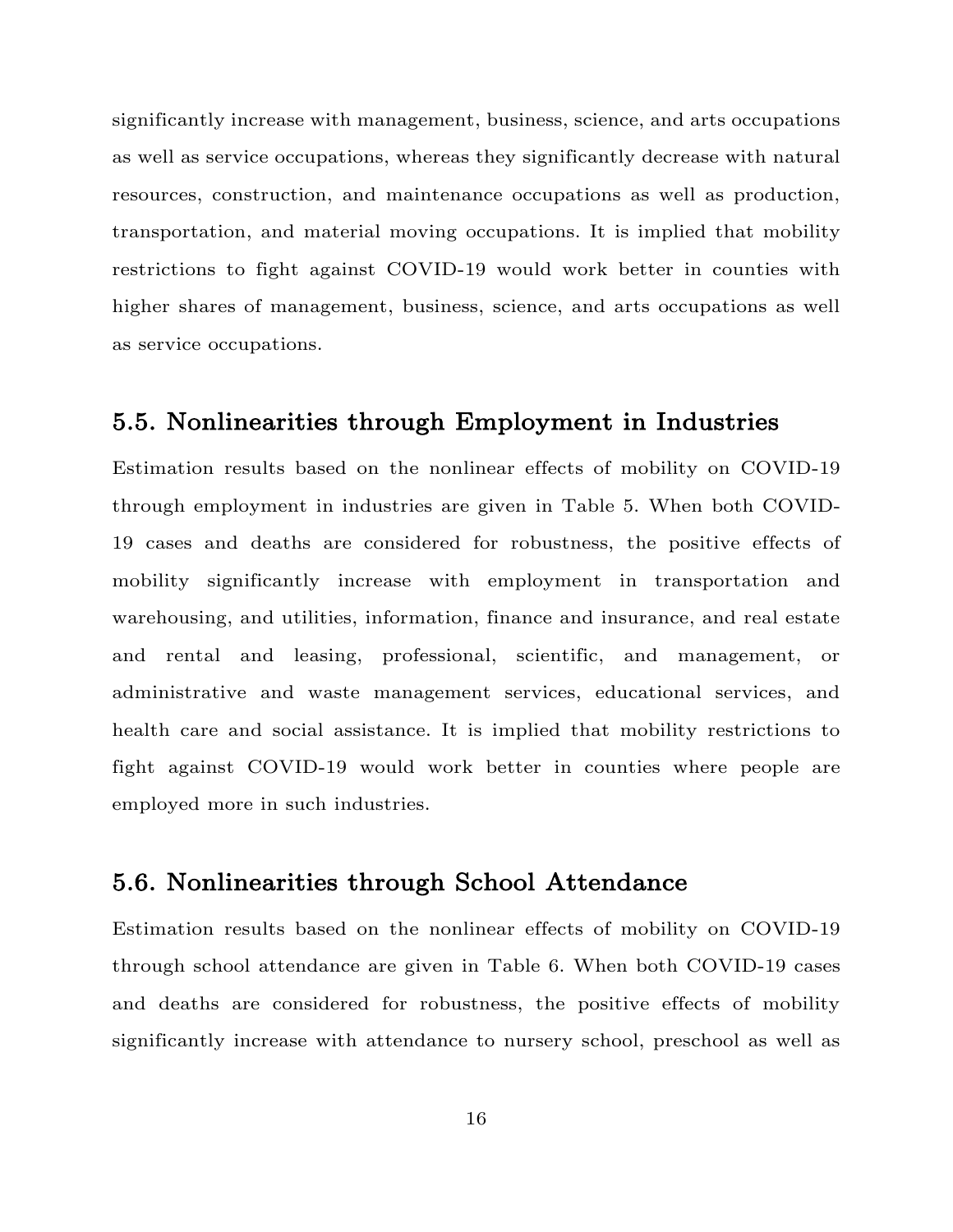college or graduate school. It is implied that mobility restrictions to fight against COVID-19 would work better in counties where students attend more to these schools.

#### 5.7. Nonlinearities through Educational Attainment

Estimation results based on the nonlinear effects of mobility on COVID-19 through educational attainment are given in Table 7. When both COVID-19 cases and deaths are considered for robustness, the positive effects of mobility significantly increase with bachelor's degree as well as graduate or professional degree. It is implied that mobility restrictions to fight against COVID-19 would work better in counties where more individuals have a bachelor's or a higher degree.

#### 5.8. Nonlinearities through Race

Estimation results based on the nonlinear effects of mobility on COVID-19 through race are given in Table 8. When both COVID-19 cases and deaths are considered for robustness, there are no significant differences across counties regarding the effects of mobility on COVID-19 cases or deaths. It is implied that factors other than race (that have been covered so far) are more important determinants of such effects.

# 6. Discussion of Results

This section provides economic intuition for the estimation results by connecting them to the existing literature.

The estimation results suggesting that the positive effects of mobility on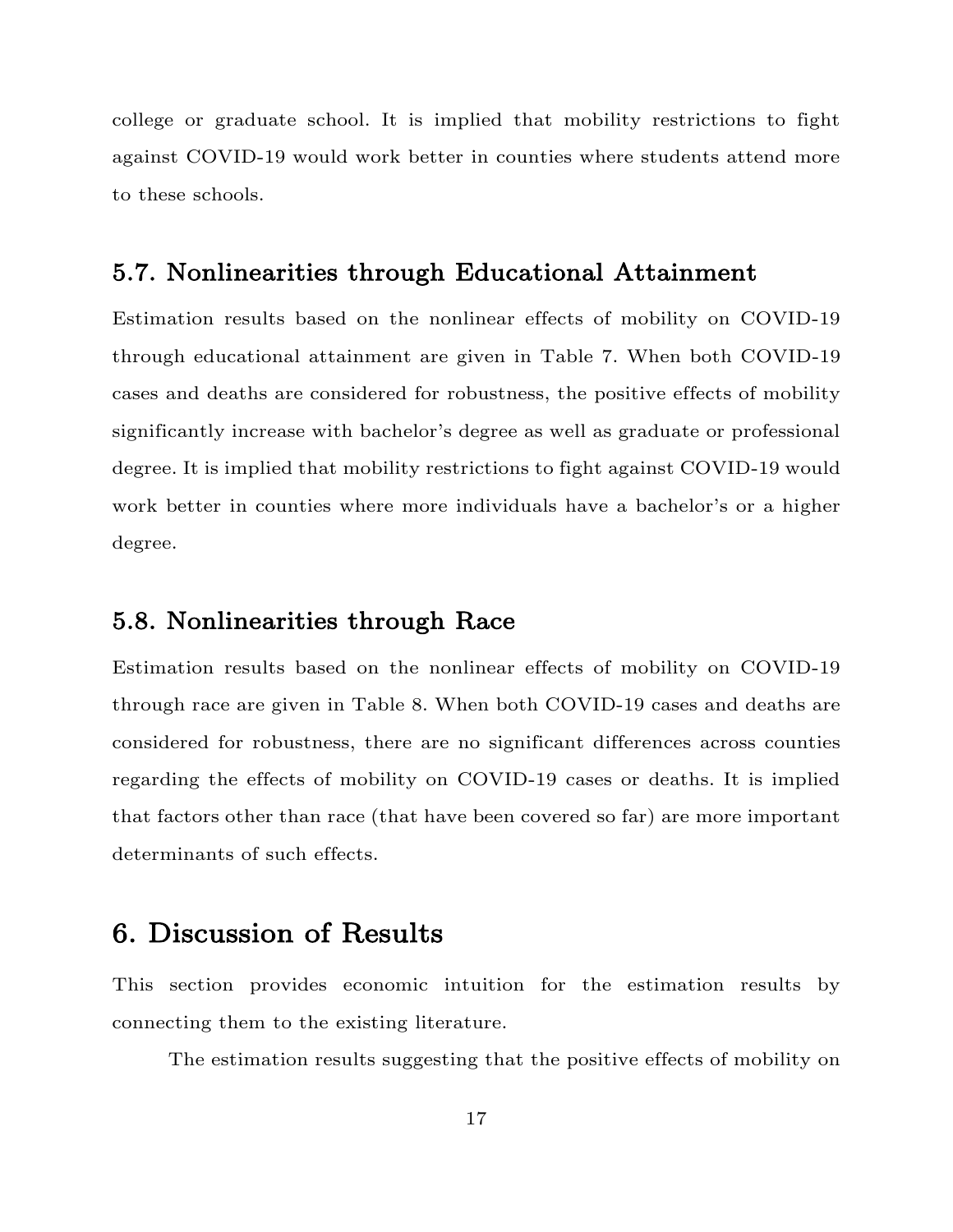COVID-19 cases or deaths increase with total population are consistent with the idea that the degree of disease spread scales proportionally with population density. Although earlier studies such as by (Kadi & Khelfaoui, 2020; Rubin et al., 2020; Stojkoski et al., 2020) have shown a positive relationship between population density and COVID-19 spread, it is important to emphasize that the ingredients of these papers are captured by county-fixed effects in this paper. Accordingly, the contribution of this paper is rather through showing how population can stimulate the positive effects of mobility on COVID-19 cases or deaths.

The estimation results showing that the positive effects of mobility on COVID-19 cases or deaths increase with per capita income or commuting time suggest that higher economic activity or the corresponding social interactions can increase the spread of COVID-19 through mobility. This is consistent with earlier studies such as by (Yang et al., 2020) or (McLaren, 2020) who have shown how commuting time or using public transit can stimulate the spread of COVID-19.

The positive effects of mobility on COVID-19 significantly increasing with certain occupations, employment in certain industries or certain educational attainment can be explained by the corresponding social interactions associated with these occupations or education levels. Specifically, occupations (based on alternative education levels) that are usually achieved with relatively less social distancing in closed spaces (e.g., management, sales, health care, accommodation) may be leading into higher spread of COVID-19 compared to other occupations. This is consistent with earlier studies such as by (Figueroa et al., 2020) or (Bui et al., 2020) who have shown how the COVID-19 spread can be different across alternative occupations. It is implied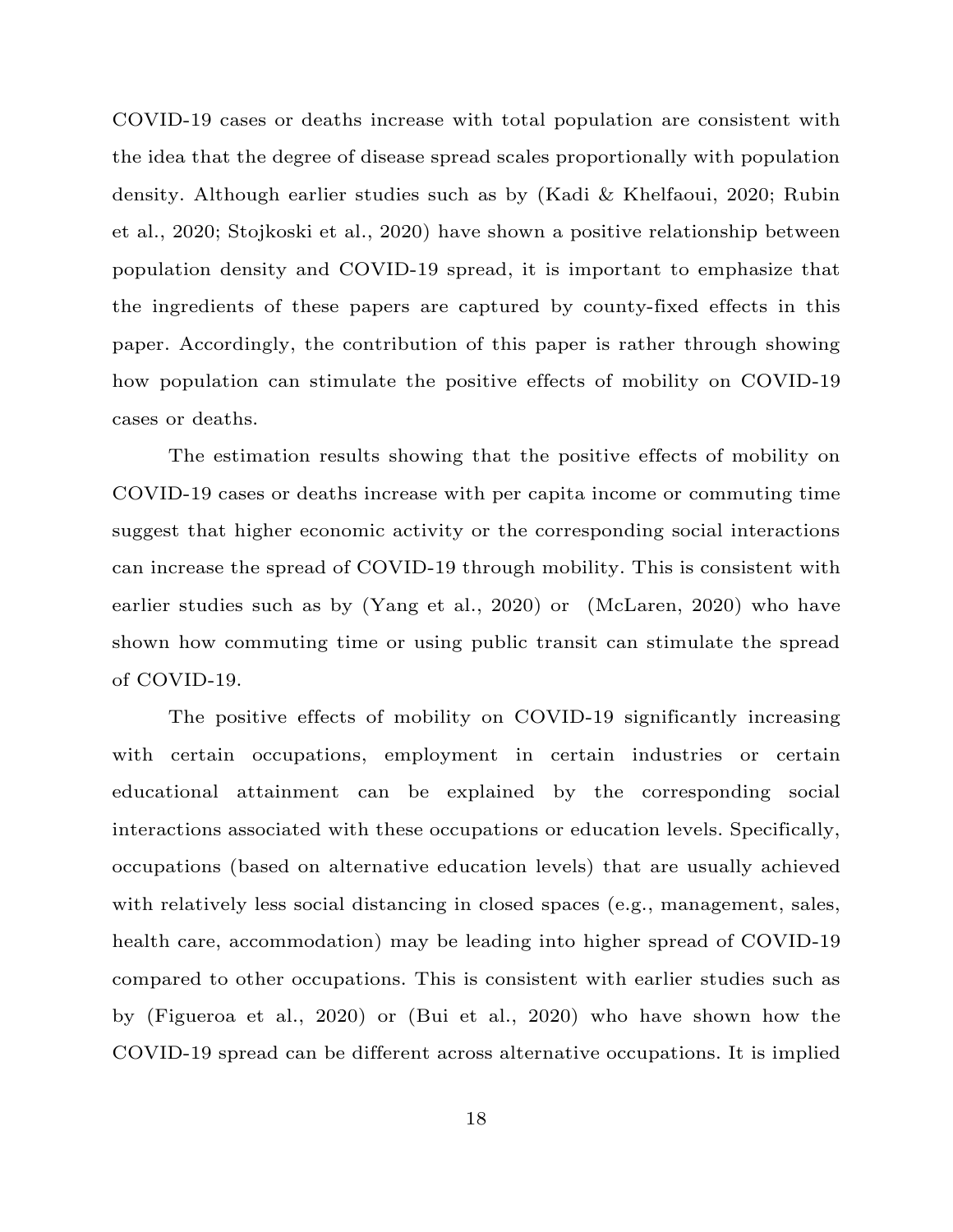that policies that would mitigate the spread of COVID-19 in certain occupations, including mask mandates as consistent with studies such as by (Yilmazkuday, 2020c), would be helpful to reduce the inequality created by the pandemic.

Similarly, the positive effects of mobility on COVID-19 significantly increasing with attendance to preschool and college or graduate school can be explained by either the social distancing that is achieved by these age groups or the closures of other schools as indicated in studies such as by (Jay et al., 2020) or (Andersen et al., 2020).

Overall, the positive effects of mobility on COVID-19 cases or deaths increase with population, per capita income, or commuting time as well as with having certain occupations, working in certain industries, attending certain schools, or having certain educational attainments. It is implied that mobility restrictions to fight against COVID-19 would work better in counties where the positive effects of mobility on COVID-19 cases or deaths are bigger. Therefore, policy makers can consider targeted lockdowns based on the threshold variables identified in this paper, consistent with earlier studies such as by (Acemoglu et al., 2020) who have suggested using targeted policies.

# 7. Conclusion

This paper has investigated the relationship between mobility and the COVID-19 spread by using county-level daily data from the U.S., where a differencein-difference design has been employed. Nonlinearities in the relationship between mobility and COVID-19 cases or deaths have been investigated by regressing weekly percentage changes in COVID-19 cases or deaths on mobility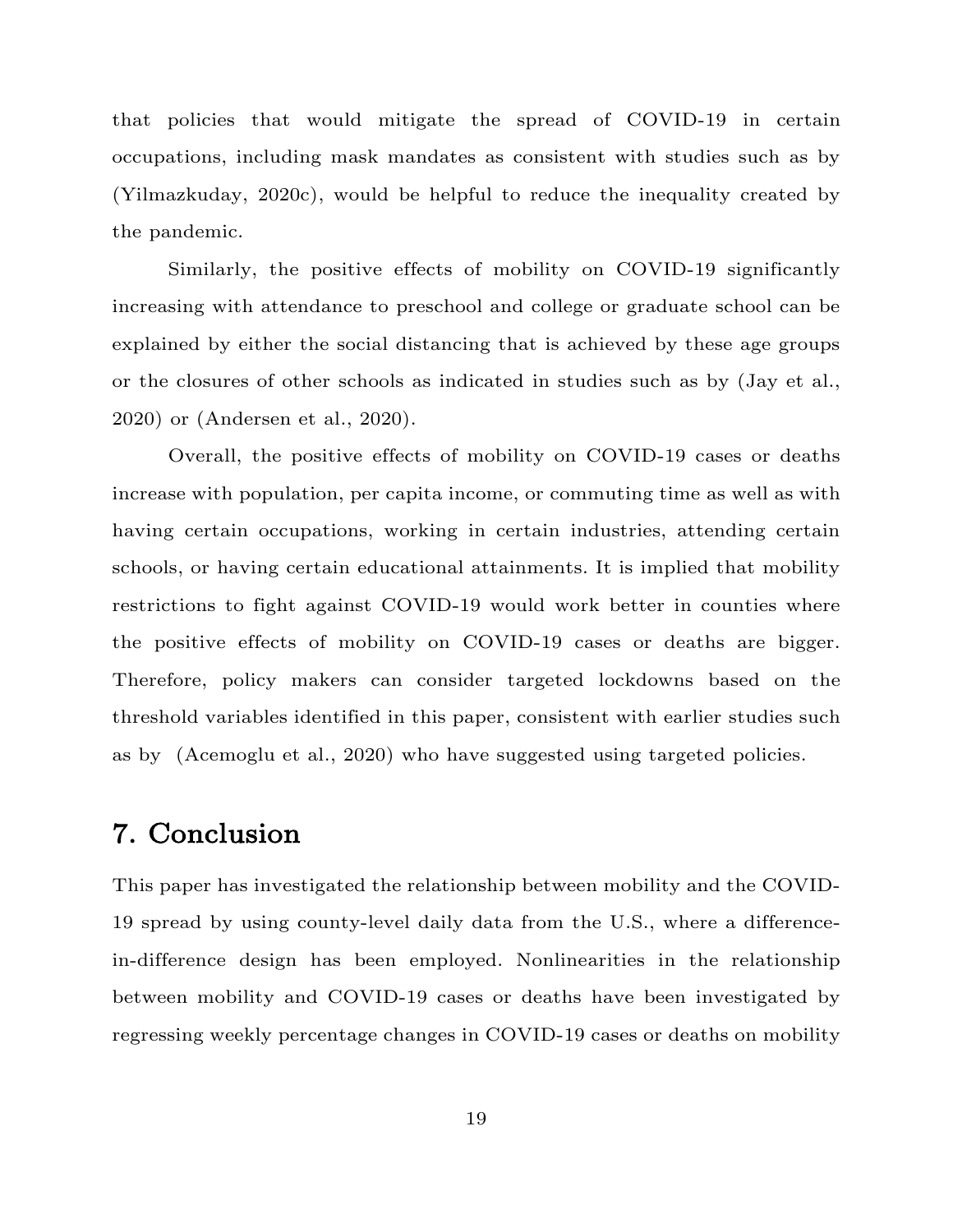measures, where county fixed effects and daily fixed effects are controlled for. The main innovation has been achieved by distinguishing between the coefficients in front of mobility measures across U.S. counties based on their demographic or socioeconomic characteristics.

The estimation results have suggested that the positive effects of mobility on COVID-19 cases or deaths increase with poverty, per capita income, commuting time or population, as well as with having certain occupations, working in certain industries, attending certain schools, or having certain educational attainments. Since mobility restrictions to fight against COVID-19 would work better in counties with bigger positive effects of mobility on COVID-19 cases or deaths, it is implied that policy makers can consider targeted lockdowns based on the threshold variables identified in this paper.

As the spread of COVID-19 comes together with a reduction in economic activity and thus welfare of individuals as shown in studies such as by (Yilmazkuday, 2021c), having targeted lockdowns can be compensated in monetary terms especially in U.S. counties with higher poverty, higher commuting time, higher population, higher age, higher family size, higher shares of occupations that require being at the workplace, higher shares of college students, or higher shares of Black population. This is important not only to mitigate the negative effects of COVID-19 on the economic activity and thus poverty but also to mitigate the economic inequality across individuals created by COVID-19.

20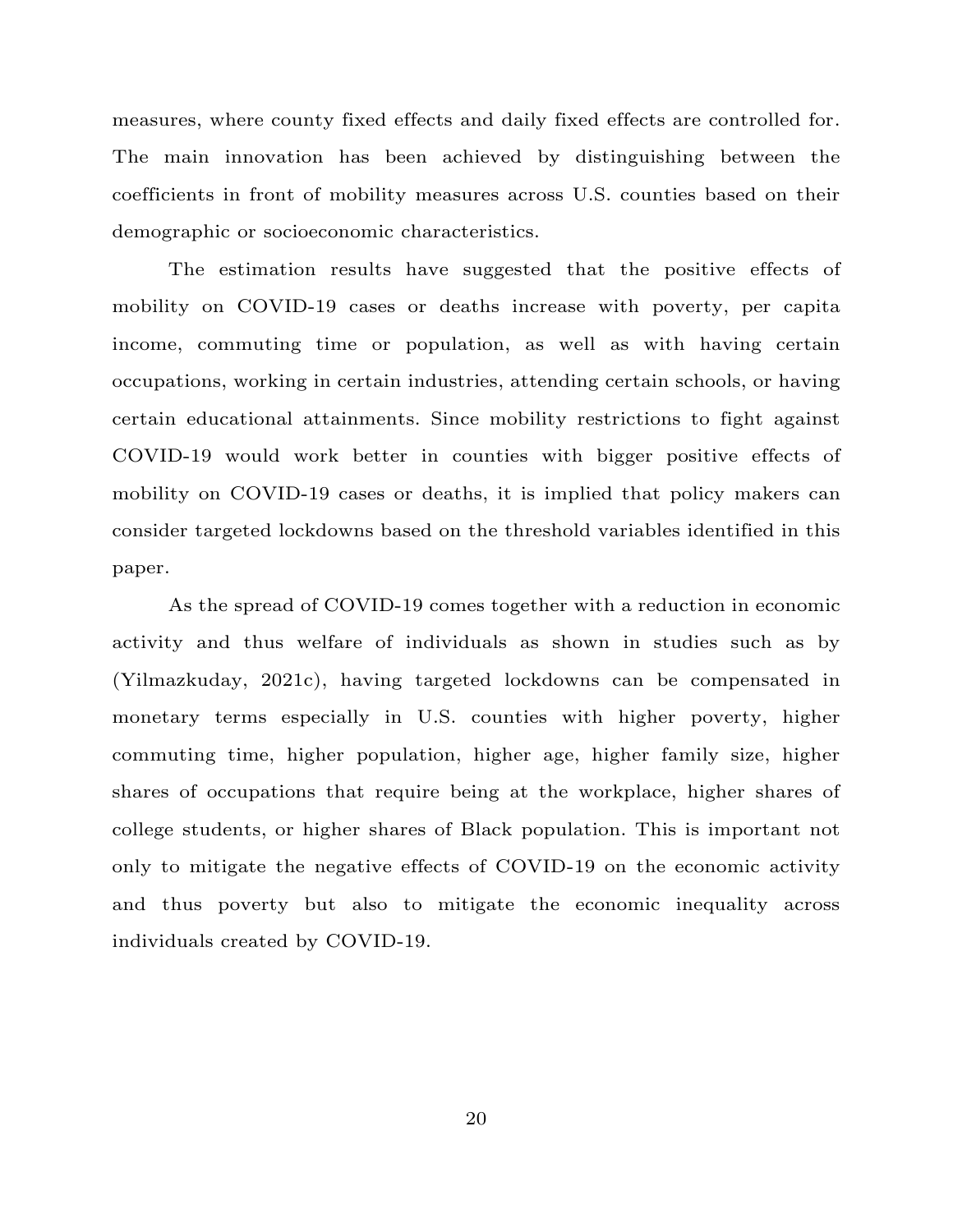# References

- Acemoglu, D., Chernozhukov, V., Werning, I., & Whinston, M. D. (2020). Optimal Targeted Lockdowns in a Multi-Group SIR Model. ().National Bureau of Economic Research. 10.3386/w27102 <http://www.nber.org/papers/w27102>
- Andersen, M. S., Bento, A. I., Basu, A., Marsicano, C., & Simon, K. (2020). College Openings, Mobility, and the Incidence of COVID-19 Cases. Cold Spring Harbor Laboratory. 10.1101/2020.09.22.20196048
- Aromí, J. D., Bonel, M. P., Cristiá, J., & Llada, M. (2020). Socio-economic status and mobility during the COVID-19 pandemic: An analysis of large Latin American urban areas. Reuni*ó*n Annual LV De La Asociaci*ó*<sup>n</sup> Argentina De Econom*í*<sup>a</sup> Política.Https://Aaep.Org.Ar/Site/Reuniones<sup>'</sup>anuales.Html,
- Baena-Díez, J. M., Barroso, M., Cordeiro-Coelho, S. I., Díaz, J. L., & Grau, M. (2020). Impact of COVID-19 outbreak by income: hitting hardest the most deprived. Journal of Public Health,  $42(4)$ , 698-703.
- Brown, C. S., & Ravallion, M. (2020). Inequality and the coronavirus: Socioeconomic covariates of behavioral responses and viral outcomes across US counties. NBER Working Paper 27549,
- Bui, D. P., McCaffrey, K., Friedrichs, M., LaCross, N., Lewis, N. M., Sage, K., Barbeau, B., Vilven, D., Rose, C., Braby, S., Willardson, S., Carter, A., Smoot, C., Winquist, A., & Dunn, A. (2020). Racial and Ethnic Disparities Among COVID-19 Cases in Workplace Outbreaks by Industry Sector - Utah, March 6-June 5, 2020. MMWR. Morbidity and Mortality Weekly Report, 69(33), 1133-1138. 10.15585/mmwr.mm6933e3
- Ehlert, A. (2021). The socio-economic determinants of COVID-19: A spatial analysis of German county level data. Socio-Economic Planning Sciences, <sup>78</sup>, 101083.
- Figueroa, J. F., Wadhera, R. K., Lee, D., Yeh, R. W., & Sommers, B. D. (2020). Community-Level Factors Associated With Racial And Ethnic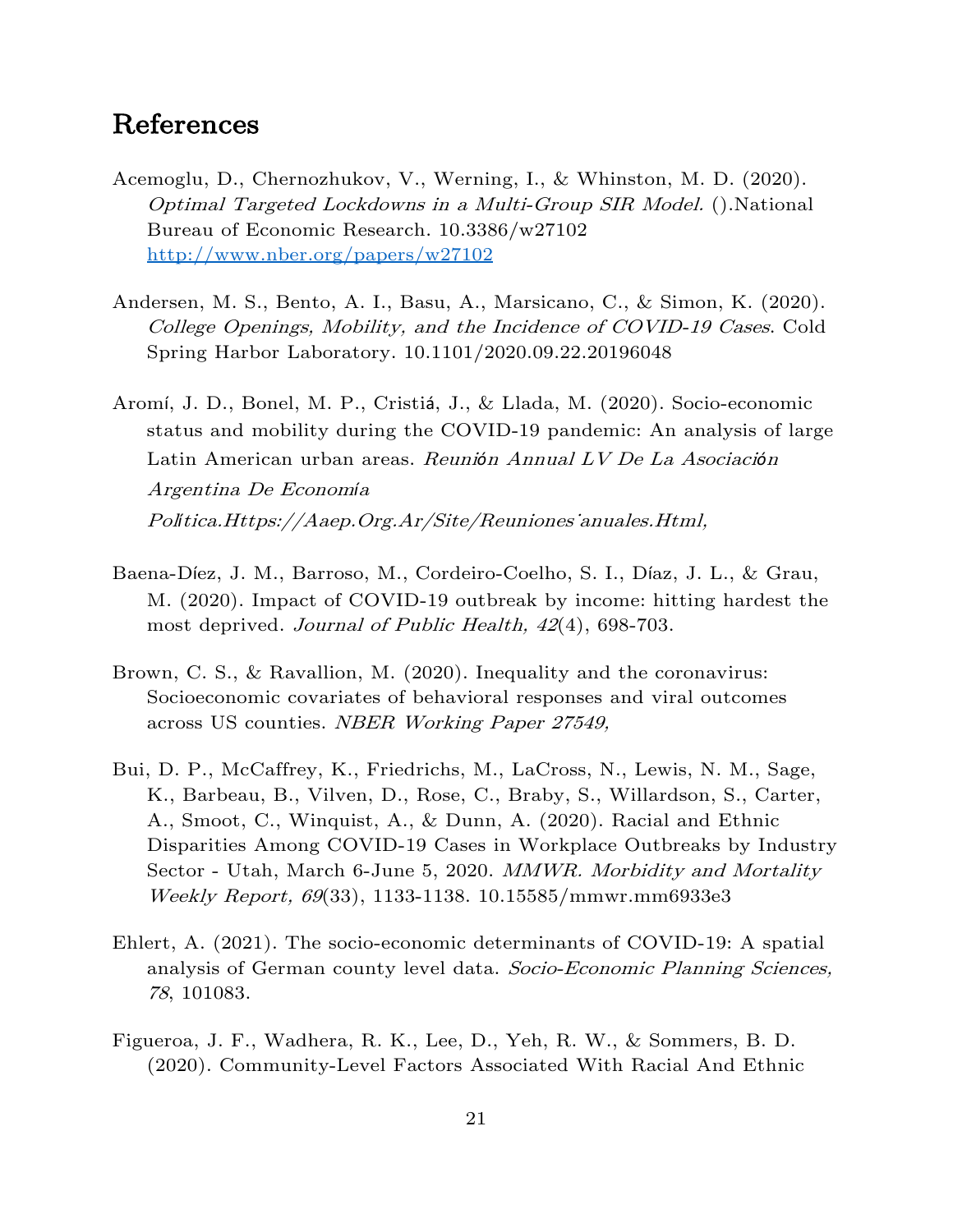Disparities In COVID-19 Rates In Massachusetts: Study examines community-level factors associated with racial and ethnic disparities in COVID-19 rates in Massachusetts. Health Affairs, 39(11), 1984-1992.

- Hawkins, R. B., Charles, E. J., & Mehaffey, J. H. (2020). Socio-economic status and COVID-19–related cases and fatalities. Public Health, 189, 129-134.
- Holmes, L., Enwere, M., Williams, J., Ogundele, B., Chavan, P., Piccoli, T., Chinaka, C., Comeaux, C., Pelaez, L., Okundaye, O., Stalnaker, L., Kalle, F., Deepika, K., Philipcien, G., Poleon, M., Ogungbade, G., Elmi, H., John, V., & Dabney, K. W. (2020). Black*–*White Risk Differentials in COVID-19 (SARS-COV2) Transmission, Mortality and Case Fatality in the United States: Translational Epidemiologic Perspective and Challenges. MDPI AG. 10.3390/ijerph17124322
- Jay, J., Bor, J., Nsoesie, E. O., Lipson, S. K., Jones, D. K., Galea, S., & Raifman, J. (2020). Neighbourhood income and physical distancing during the COVID-19 pandemic in the United States. Nature Human Behaviour, 4(12), 1294-1302.
- Kadi, N., & Khelfaoui, M. (2020). Population density, a factor in the spread of COVID-19 in Algeria: statistic study. Bulletin of the National Research Centre,  $44(1)$ , 1-7.
- Karaye, I. M., & Horney, J. A. (2020). The impact of social vulnerability on COVID-19 in the US: an analysis of spatially varying relationships. American Journal of Preventive Medicine, 59(3), 317-325.
- Lau, M. S., Grenfell, B., Thomas, M., Bryan, M., Nelson, K., & Lopman, B. (2020). Characterizing superspreading events and age-specific infectiousness of SARS-CoV-2 transmission in Georgia, USA. Proceedings of the National Academy of Sciences, 117(36), 22430-22435.
- Li, Y., & Mutchler, J. E. (2020). Older adults and the economic impact of the COVID-19 pandemic. Journal of Aging & Social Policy,  $32(4-5)$ , 477-487.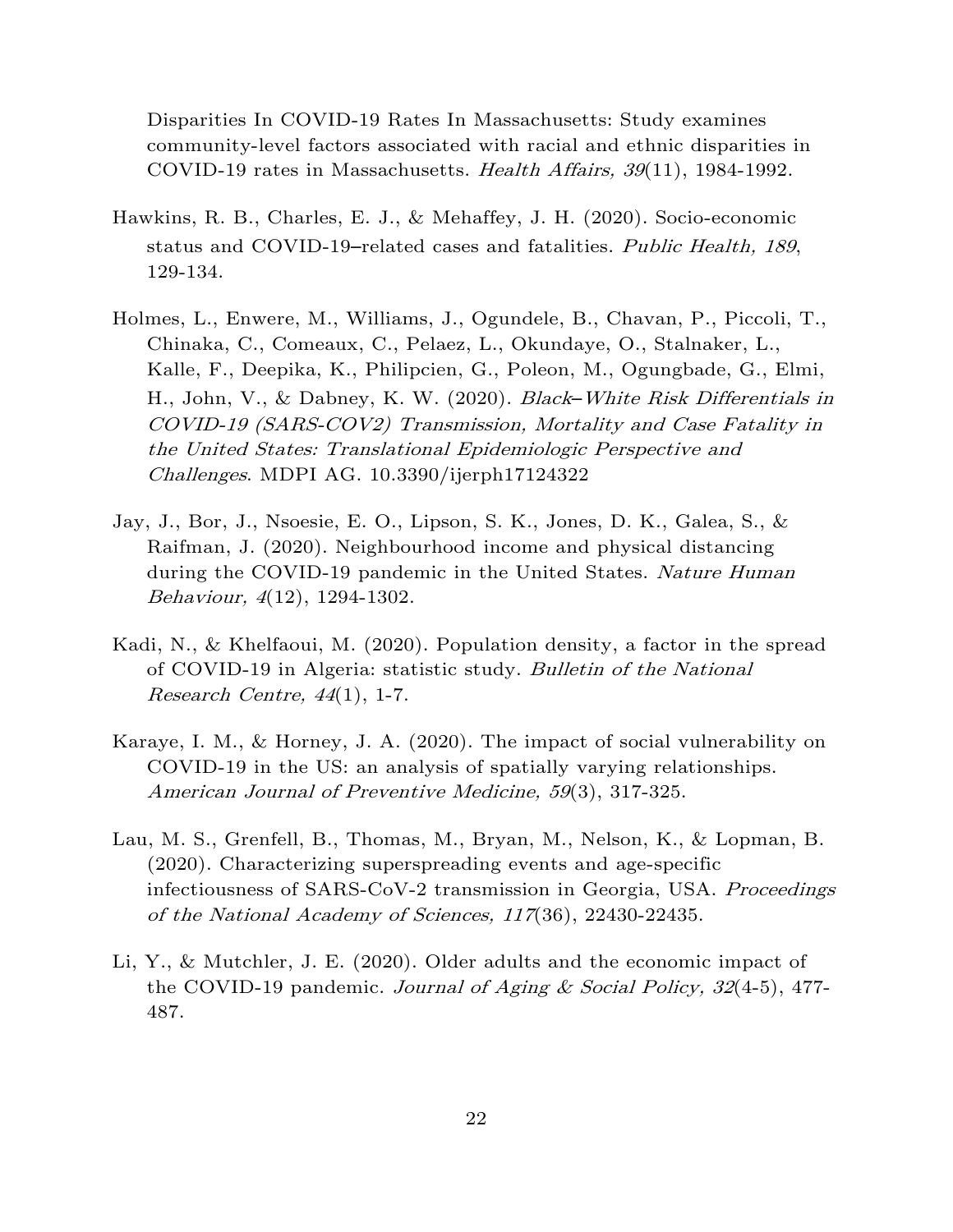- Maness, S. B., Merrell, L., Thompson, E. L., Griner, S. B., Kline, N., & Wheldon, C. (2021). Social determinants of health and health disparities: COVID-19 exposures and mortality among African American people in the United States. Public Health Reports, 136(1), 18-22.
- McLaren, J. (2020). Racial Disparity in COVID-19 Deaths: Seeking Economic Roots with Census data. ().National Bureau of Economic Research. 10.3386/w27407<http://www.nber.org/papers/w27407>
- Mukherji, N. (2020). The social and economic factors underlying the incidence of COVID-19 cases and deaths in US counties. *MedRxiv*,
- Muñoz-Price, L. S., Nattinger, A. B., Rivera, F., Hanson, R., Gmehlin, C. G., Perez, A., Singh, S., Buchan, B. W., Ledeboer, N. A., & Pezzin, L. E. (2020). Racial disparities in incidence and outcomes among patients with COVID-19. JAMA Network Open, 3(9), e2021892.
- Ristovska, L. (2021). Racial Disparities in COVID-19 Cases and Deaths: Theories and Evidence. Available at SSRN 3668051,
- Rubin, D., Huang, J., Fisher, B. T., Gasparrini, A., Tam, V., Song, L., Wang, X., Kaufman, J., Fitzpatrick, K., & Jain, A. (2020). Association of social distancing, population density, and temperature with the instantaneous reproduction number of SARS-CoV-2 in counties across the United States. *JAMA Network Open*, 3(7), e2016099.
- Stojkoski, V., Utkovski, Z., Jolakoski, P., Tevdovski, D., & Kocarev, L. (2020). The socio-economic determinants of the coronavirus disease (COVID-19) pandemic. Available at SSRN 3576037,
- Sy, K. T. L., White, L. F., & Nichols, B. E. (2021). Population density and basic reproductive number of COVID-19 across United States counties. PloS One,  $16(4)$ , e0249271.
- Tavares, F. F., & Betti, G. (2021). The pandemic of poverty, vulnerability, and COVID-19: Evidence from a fuzzy multidimensional analysis of deprivations in Brazil. World Development, 139, 105307.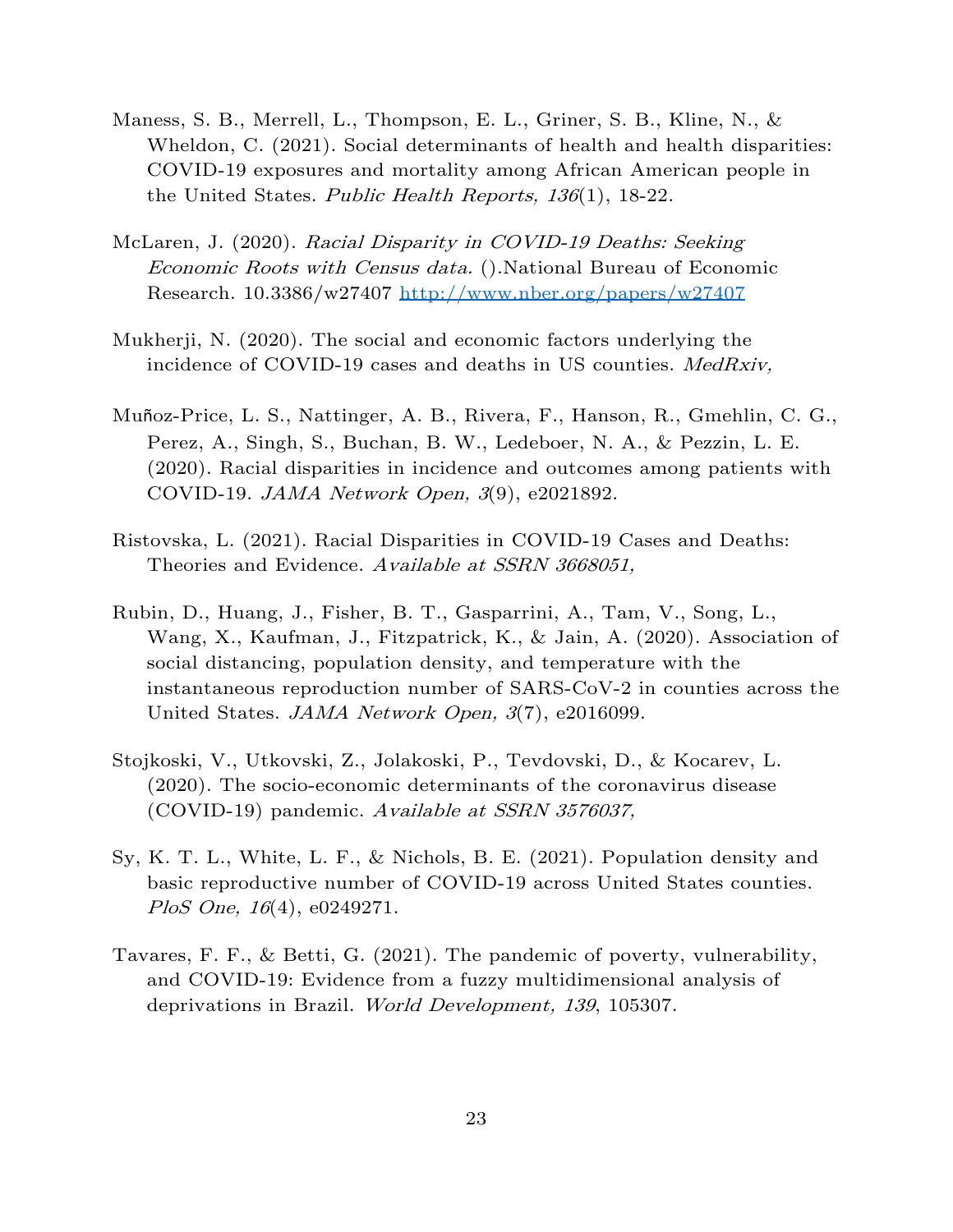- Yang, T., Emily Choi, S., & Sun, F. (2020). COVID-19 cases in US counties: roles of racial/ethnic density and residential segregation. Ethnicity  $\&$ Health, ahead-of-print(ahead-of-print), 1-11. 10.1080/13557858.2020.1830036
- Yechezkel, M., Weiss, A., Rejwan, I., Shahmoon, E., Ben-Gal, S., & Yamin, D. (2021). Human mobility and poverty as key drivers of COVID-19 transmission and control. *BMC Public Health, 21*(1), 1-13.
- Yilmazkuday, H. (2020a). COVID‐19 and unequal social distancing across demographic groups. Regional Science Policy & Practice,  $12(6)$ , 1235-1248.
- Yilmazkuday, H. (2020b). COVID-19 spread and inter-county travel: Daily evidence from the U.S. Transportation Research Interdisciplinary Perspectives, 8, 100244. 10.1016/j.trip.2020.100244
- Yilmazkuday, H. (2020c). Fighting against COVID-19 requires wearing a face mask by not some but all. Available at SSRN 3686283,
- Yilmazkuday, H. (2021a). Stay-at-home works to fight against COVID-19: International evidence from Google mobility data. Journal of Human Behavior in the Social Environment, 31(1-4), 210-220.
- Yilmazkuday, H. (2021b). Unequal welfare costs of staying at home across socioeconomic and demographic groups. International Journal of Urban Sciences, 25(3), 347-365.
- Yilmazkuday, H. (2021c). Welfare costs of COVID‐19: Evidence from US counties. Journal of Regional Science, 61(4), 826-848.
- Yilmazkuday, H. (2021d). Welfare costs of travel reductions within the United States due to COVID-19. Regional Science Policy & Practice, 13, 18-31.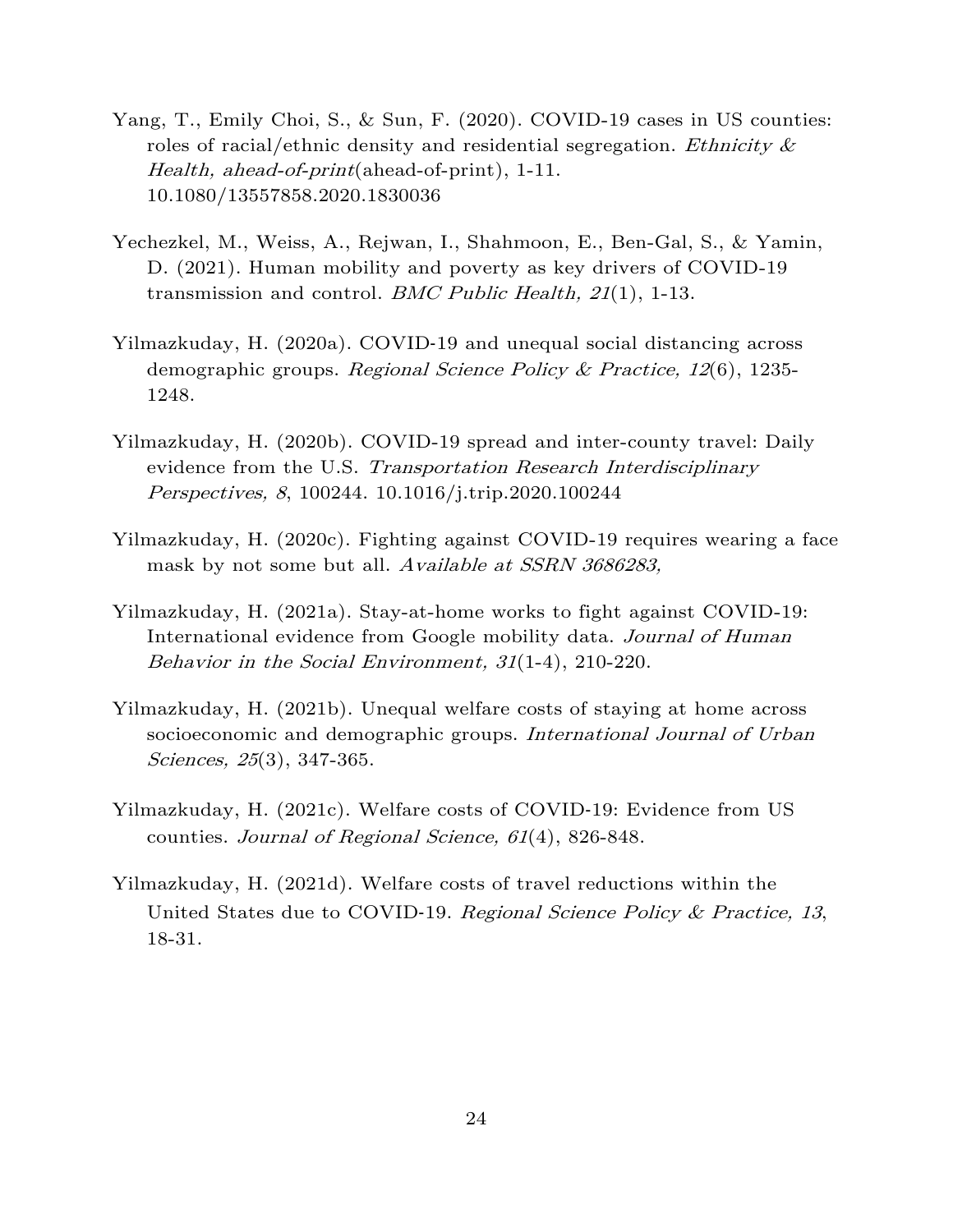|                         | Dependent Variable:                |                                     |  |  |  |  |  |
|-------------------------|------------------------------------|-------------------------------------|--|--|--|--|--|
|                         | Weekly % Changes in COVID-19 Cases | Weekly % Changes in COVID-19 Deaths |  |  |  |  |  |
|                         |                                    |                                     |  |  |  |  |  |
| Coefficient in front of | $0.944***$                         | $0.406***$                          |  |  |  |  |  |
| Lagged Mobility         | (0.0184)                           | (0.0201)                            |  |  |  |  |  |
| Day Fixed Effects       | <b>YES</b>                         | <b>YES</b>                          |  |  |  |  |  |
| County Fixed Effects    | <b>YES</b>                         | <b>YES</b>                          |  |  |  |  |  |
| Sample Size             | 354789                             | 303976                              |  |  |  |  |  |
| $R-sq$                  | 0.657                              | 0.316                               |  |  |  |  |  |
| adj. R-sq               | 0.655                              | 0.311                               |  |  |  |  |  |

#### Table 1 - Linear Effects of Mobility on COVID-19

Notes:  $+,\,$   $^*,\,$   $^*$  and  $^{***}$  represent significance at the  $10\% ,\,5\% ,\,1\%$  and  $0.1\%$  levels, respectively. Standard errors are given in parentheses.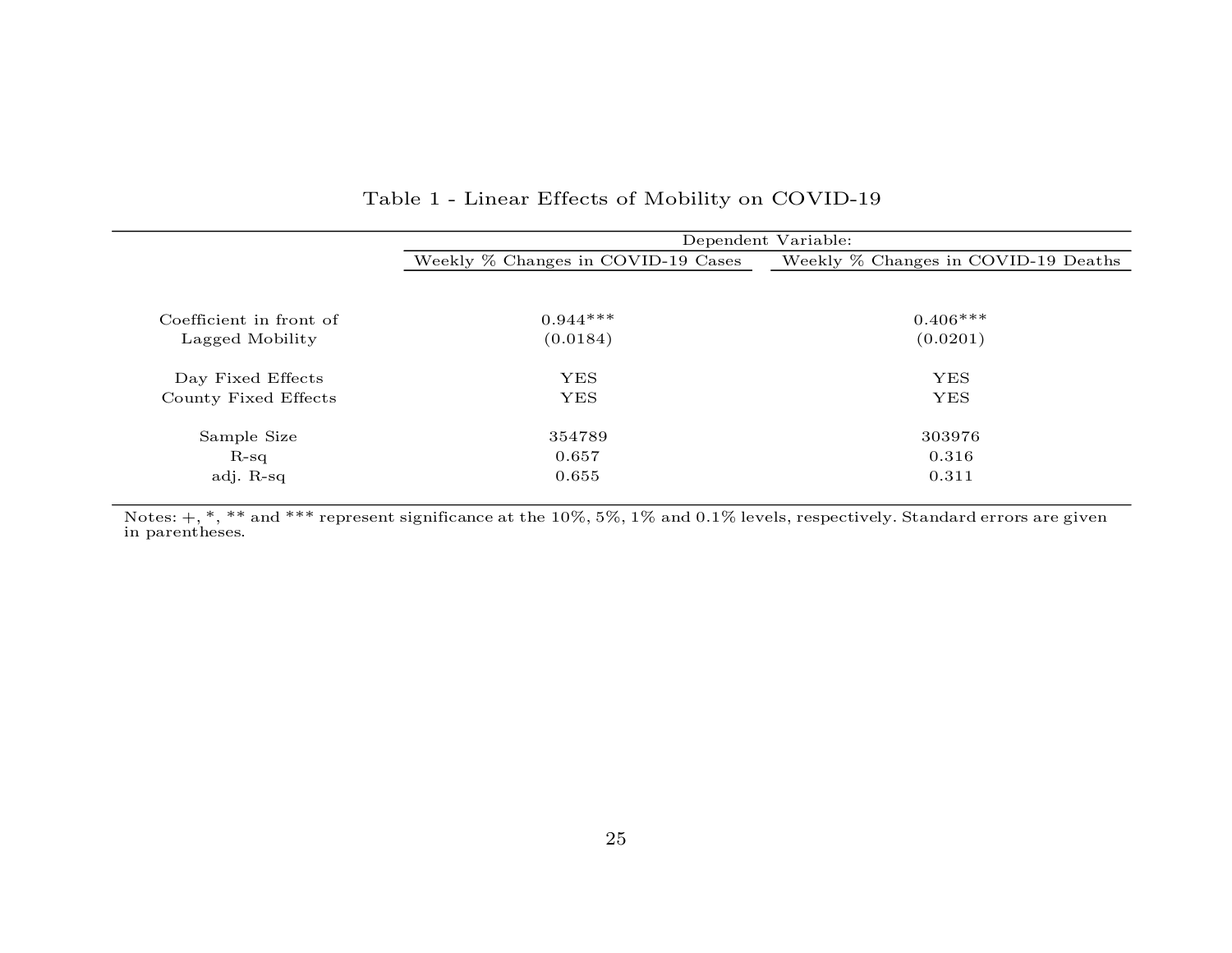|                           | Dependent Variable:                |                                       |              |                                       |              |            |
|---------------------------|------------------------------------|---------------------------------------|--------------|---------------------------------------|--------------|------------|
|                           | Weekly % Changes in COVID-19 Cases |                                       |              | Weekly % Changes in COVID-19 Deaths   |              |            |
|                           |                                    | Coefficient of Mobility for Counties: |              | Coefficient of Mobility for Counties: |              |            |
| Threshold Variable:       | Below Median                       | Above Median                          | Difference   | Below Median                          | Above Median | Difference |
| Total Population          | $0.421***$                         | $0.957***$                            | $0.586***$   | $-0.282**$                            | $0.416***$   | $0.695***$ |
|                           | (0.0694)                           | (0.0185)                              | (0.0673)     | (0.101)                               | (0.0202)     | (0.0998)   |
| Average Family Size       | $0.926***$                         | $0.961***$                            | $0.0363**$   | $0.398***$                            | $0.410***$   | 0.0122     |
|                           | (0.0202)                           | (0.0191)                              | (0.0131)     | (0.0220)                              | (0.0208)     | (0.0142)   |
| Median Age (Years)        | $0.923***$                         | $1.012***$                            | $0.0899***$  | $0.401***$                            | $0.416***$   | 0.0148     |
|                           | (0.0188)                           | (0.0210)                              | (0.0138)     | (0.0206)                              | (0.0226)     | (0.0148)   |
| 65 Years and Over $(\%)$  | $0.944***$                         | $0.983***$                            | $0.0389**$   | $0.407***$                            | $0.385***$   | $-0.0221$  |
|                           | (0.0185)                           | (0.0229)                              | (0.0149)     | (0.0202)                              | (0.0250)     | (0.0163)   |
| Grandparents Responsible  | $0.953***$                         | $0.858***$                            | $-0.0939***$ | $0.407***$                            | $0.366***$   | $-0.0416*$ |
| for Grandchildrend $(\%)$ | (0.0185)                           | (0.0232)                              | (0.0148)     | (0.0201)                              | (0.0254)     | (0.0162)   |

Table 2 - Nonlinearities through Population Demographics

 $\overline{a}$ 

Notes:  $+$ ,  $*$ ,  $*$  and  $**$  represent significance at the  $10\%, 5\%, 1\%$  and  $0.1\%$  levels, respectively. Standard errors are given in parentheses. Each pair of coefficients representing those for counties below and above median (of the threshold variable) are obtained<br>from individual regressions. Difference is defined as above minus below median. All reg fixed effects. The sample sizes range between 303,858 and 354,644 across regressions. R-squared values range between 0.316 and 0.657 across regressions, whereas adjusted R-squared values range between 0.311 and 0.655 across regressions.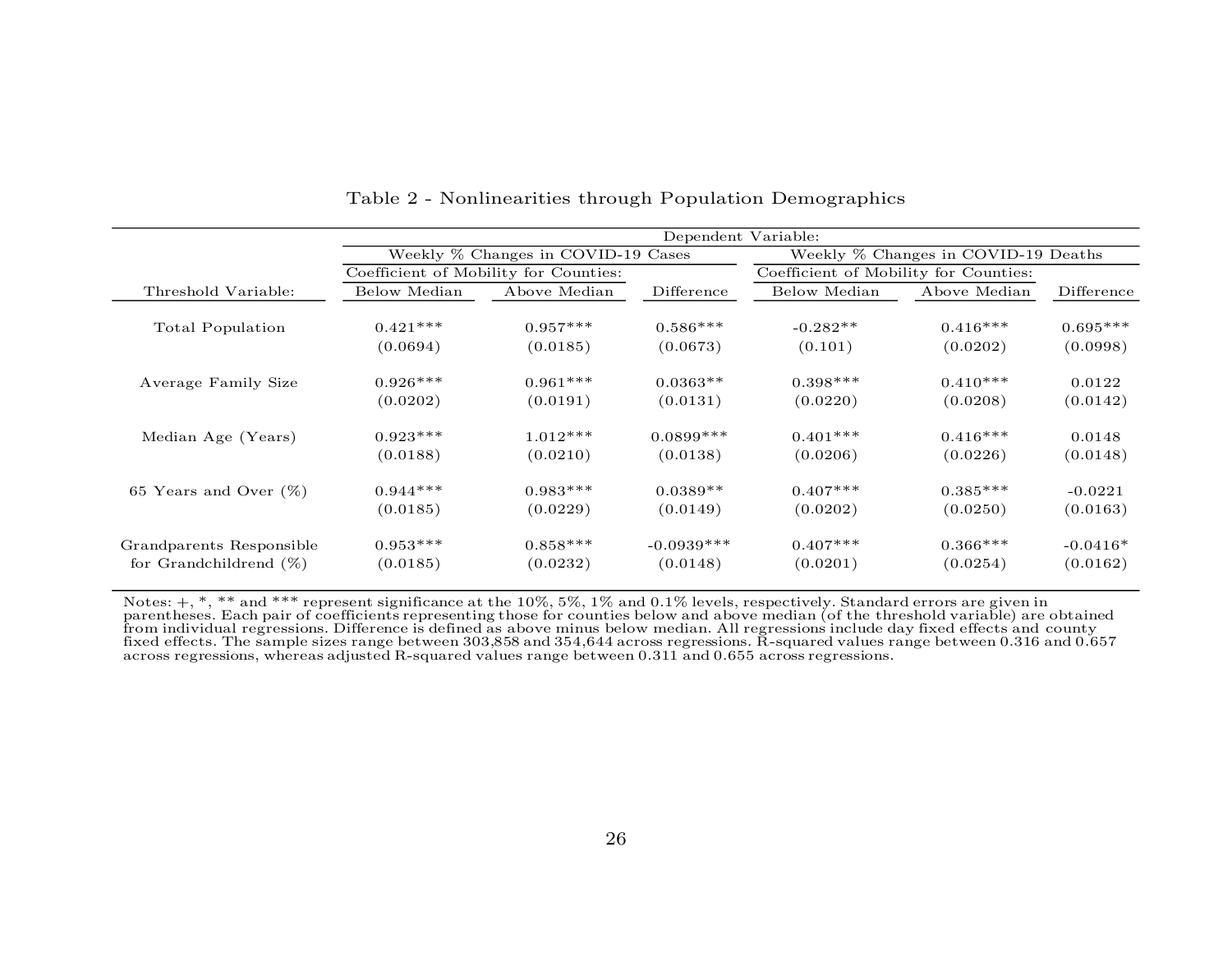|                         |              | Dependent Variable:                   |              |                                     |                                       |             |  |  |  |
|-------------------------|--------------|---------------------------------------|--------------|-------------------------------------|---------------------------------------|-------------|--|--|--|
|                         |              | Weekly % Changes in COVID-19 Cases    |              | Weekly % Changes in COVID-19 Deaths |                                       |             |  |  |  |
|                         |              | Coefficient of Mobility for Counties: |              |                                     | Coefficient of Mobility for Counties: |             |  |  |  |
| Threshold Variable:     | Below Median | Above Median                          | Difference   | Below Median                        | Above Median                          | Difference  |  |  |  |
| Per Capita Income       | $0.745***$   | $0.948***$                            | $0.206***$   | $0.335***$                          | $0.404***$                            | $0.0690***$ |  |  |  |
|                         | (0.0241)     | (0.0184)                              | (0.0155)     | (0.0265)                            | (0.0201)                              | (0.0169)    |  |  |  |
| Median Household Income | $0.975***$   | $0.947***$                            | $-0.0255+$   | $0.452***$                          | $0.404***$                            | $-0.0483**$ |  |  |  |
|                         | (0.0235)     | (0.0185)                              | (0.0151)     | (0.0256)                            | (0.0201)                              | (0.0165)    |  |  |  |
| Poverty $(\%)$          | $0.939***$   | $1.026***$                            | $0.0877***$  | $0.410***$                          | $0.362***$                            | $-0.0481**$ |  |  |  |
|                         | (0.0185)     | (0.0222)                              | (0.0139)     | (0.0202)                            | (0.0241)                              | (0.0148)    |  |  |  |
| Health Insurance $(\%)$ | $1.022***$   | $0.938***$                            | $-0.0816***$ | $0.385***$                          | $0.407***$                            | 0.0227      |  |  |  |
|                         | (0.0221)     | (0.0185)                              | (0.0137)     | (0.0242)                            | (0.0202)                              | (0.0146)    |  |  |  |
| Commuting Time          | $0.830***$   | $1.015***$                            | $0.187***$   | $0.336***$                          | $0.441***$                            | $0.105***$  |  |  |  |
|                         | (0.0202)     | (0.0190)                              | (0.0129)     | (0.0221)                            | (0.0207)                              | (0.0138)    |  |  |  |

Table 3 - Nonlinearities through Economic Variables

Notes:  $+$ ,  $*$ ,  $*$  and  $**$  represent significance at the  $10\%$ ,  $5\%$ ,  $1\%$  and  $0.1\%$  levels, respectively. Standard errors are given in parentheses. Each pair of coefficients representing those for counties below and above median (of the threshold variable) are obtained<br>from individual regressions. Difference is defined as above minus below median. All reg fixed effects. The sample sizes range between 303,858 and 354,644 across regressions. R-squared values range between 0.316 and 0.657 across regressions, whereas adjusted R-squared values range between 0.311 and 0.655 across regressions.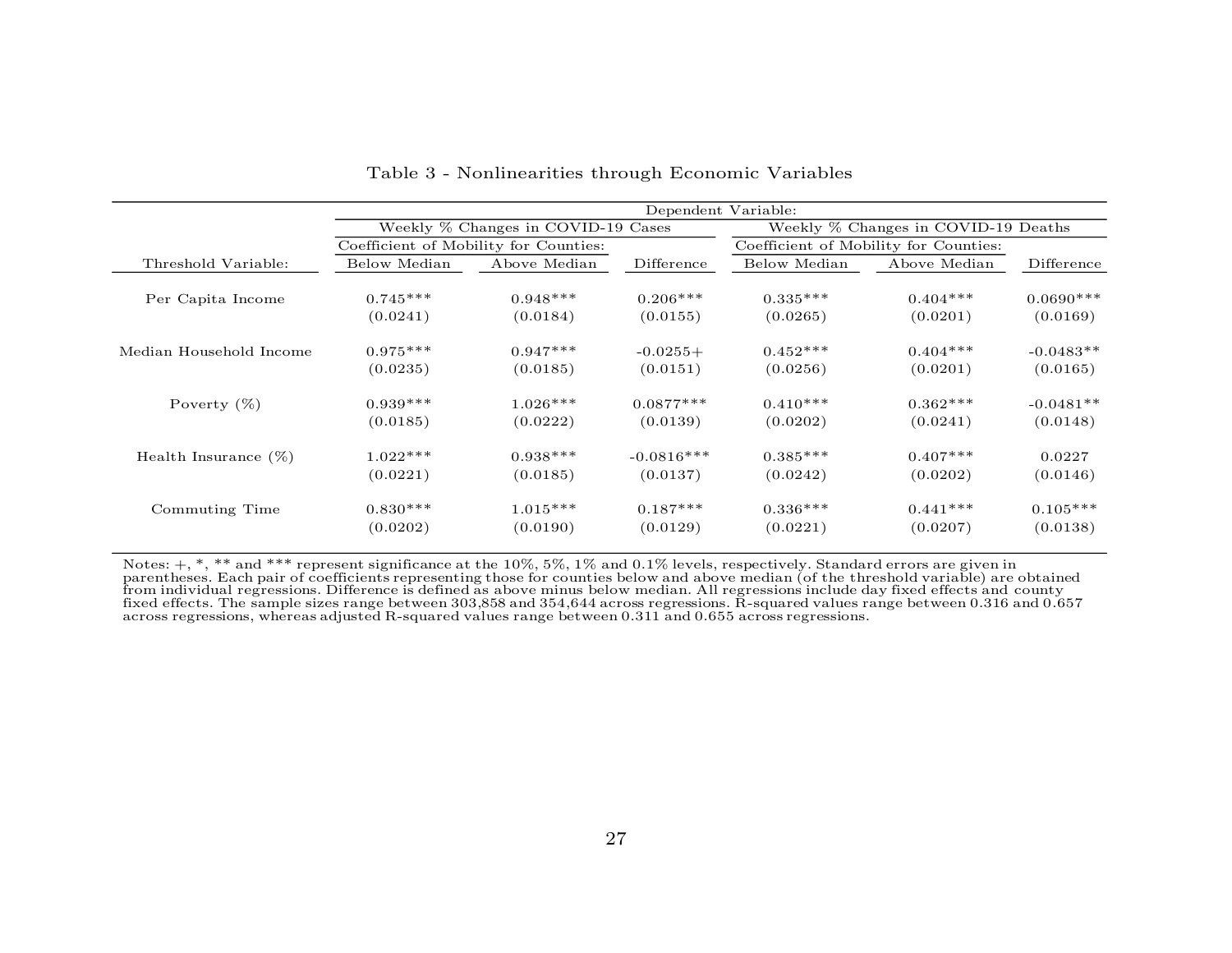|                                     | Dependent Variable: |                                       |             |                                     |                                       |              |  |  |
|-------------------------------------|---------------------|---------------------------------------|-------------|-------------------------------------|---------------------------------------|--------------|--|--|
|                                     |                     | Weekly % Changes in COVID-19 Cases    |             | Weekly % Changes in COVID-19 Deaths |                                       |              |  |  |
|                                     |                     | Coefficient of Mobility for Counties: |             |                                     | Coefficient of Mobility for Counties: |              |  |  |
| Threshold Variable:                 | Below Median        | Above Median                          | Difference  | Below Median                        | Above Median                          | Difference   |  |  |
| Management, Business,               | $0.656***$          | $0.999***$                            | $0.346***$  | $0.272***$                          | $0.431***$                            | $0.159***$   |  |  |
| Science, and Arts $(\%)$            | (0.0222)            | (0.0186)                              | (0.0145)    | (0.0240)                            | (0.0203)                              | (0.0157)     |  |  |
| Service $(\%)$                      | $0.908***$          | $1.034***$                            | $0.128***$  | $0.398***$                          | $0.422***$                            | $0.0246+$    |  |  |
|                                     | (0.0189)            | (0.0205)                              | (0.0129)    | (0.0206)                            | (0.0223)                              | (0.0138)     |  |  |
| Sales and Office $(\%)$             | $0.709***$          | $1.083***$                            | $0.376***$  | $0.433***$                          | $0.390***$                            | $-0.0429**$  |  |  |
|                                     | (0.0204)            | (0.0191)                              | (0.0138)    | (0.0223)                            | (0.0208)                              | (0.0149)     |  |  |
| Natural Resources,                  | $0.966***$          | $0.735***$                            | $-0.230***$ | $0.411***$                          | $0.343***$                            | $-0.0679***$ |  |  |
| Construction and Maintenance $(\%)$ | (0.0185)            | (0.0238)                              | (0.0163)    | (0.0202)                            | (0.0261)                              | (0.0182)     |  |  |
| Production, Transportation,         | $1.029***$          | $0.663***$                            | $-0.366***$ | $0.434***$                          | $0.310***$                            | $-0.124***$  |  |  |
| and Material Moving $(\%)$          | (0.0187)            | (0.0213)                              | (0.0138)    | (0.0204)                            | (0.0231)                              | (0.0149)     |  |  |

#### Table 4 - Nonlinearities through Occupations

Notes: +, \*, \*\* and \*\*\* represent significance at the 10%, 5%, 1% and 0.1% levels, respectively. Standard errors are given in parentheses. Each<br>pair of coefficients representing those for counties below and above median (o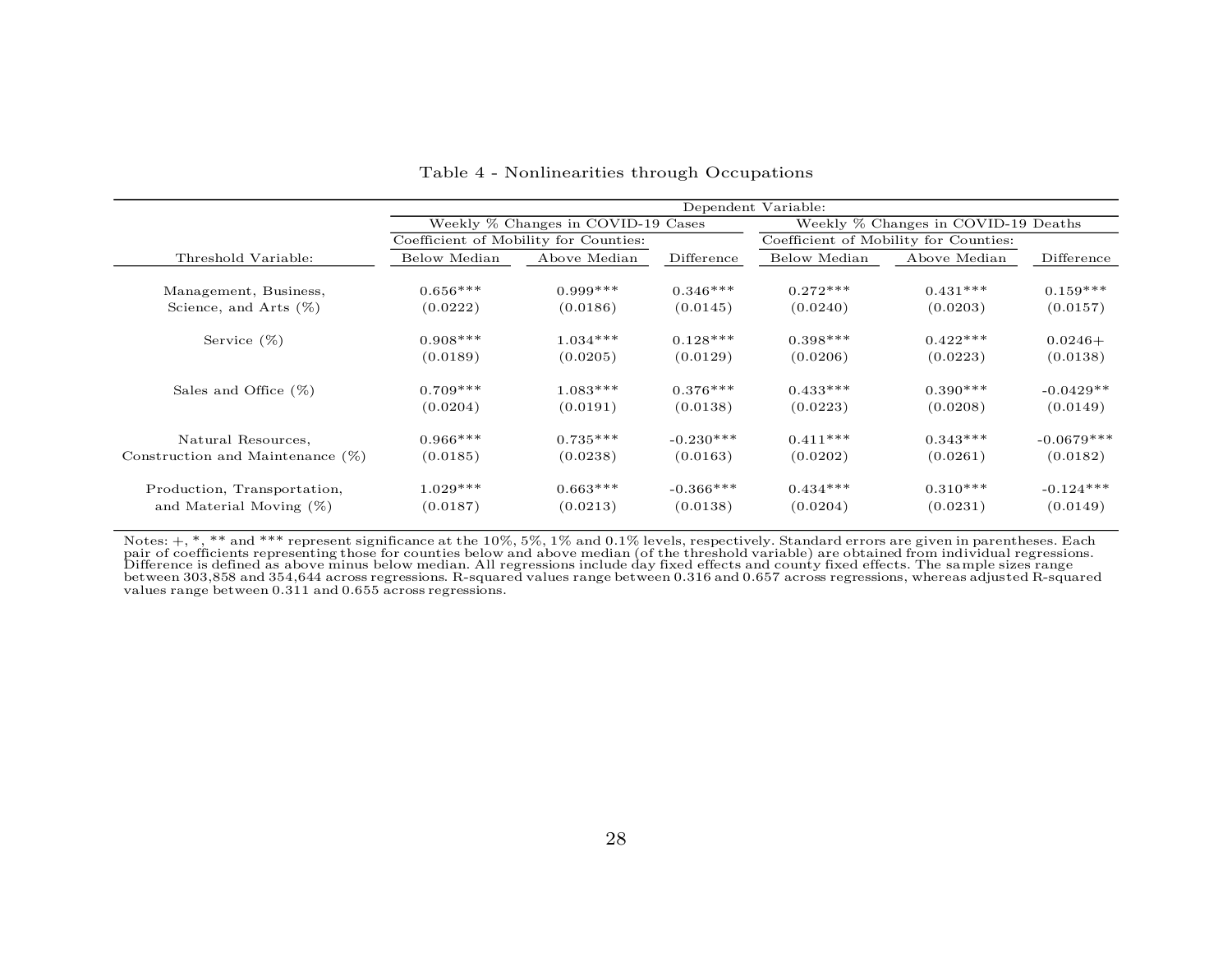|                                               | Dependent Variable:                   |                                    |              |              |                                       |                                     |  |
|-----------------------------------------------|---------------------------------------|------------------------------------|--------------|--------------|---------------------------------------|-------------------------------------|--|
|                                               |                                       | Weekly % Changes in COVID-19 Cases |              |              |                                       | Weekly % Changes in COVID-19 Deaths |  |
|                                               | Coefficient of Mobility for Counties: |                                    |              |              | Coefficient of Mobility for Counties: |                                     |  |
| Threshold Variable:                           | Below Median                          | Above Median                       | Difference   | Below Median | Above Median                          | Difference                          |  |
|                                               |                                       |                                    |              |              |                                       |                                     |  |
| Agriculture, Forestry,                        | $0.954***$                            | $0.701***$                         | $-0.253***$  | $0.405***$   | $0.439***$                            | $0.0344+$                           |  |
| Fishing and Hunting, and Mining $(\%)$        | (0.0185)                              | (0.0253)                           | (0.0177)     | (0.0201)     | (0.0282)                              | (0.0203)                            |  |
| Construction $(\%)$                           | $0.970***$                            | $0.881***$                         | $-0.0880***$ | $0.410***$   | $0.390***$                            | $-0.0202$                           |  |
|                                               | (0.0188)                              | (0.0211)                           | (0.0136)     | (0.0204)     | (0.0231)                              | (0.0146)                            |  |
|                                               |                                       |                                    |              |              |                                       |                                     |  |
| Manufacturing $(\%)$                          | $1.095***$                            | $0.721***$                         | $-0.373***$  | $0.485***$   | $0.284***$                            | $-0.201***$                         |  |
|                                               | (0.0191)                              | (0.0201)                           | (0.0131)     | (0.0209)     | (0.0218)                              | (0.0139)                            |  |
| Wholesale Trade $(\%)$                        | $0.885***$                            | $0.989***$                         | $0.105***$   | $0.401***$   | $0.408***$                            | 0.00700                             |  |
|                                               | (0.0200)                              | (0.0191)                           | (0.0129)     | (0.0218)     | (0.0208)                              | (0.0138)                            |  |
| Retail Trade $(\%)$                           | $0.918***$                            | $1.017***$                         | $0.0994***$  | $0.436***$   | $0.336***$                            | $-0.100***$                         |  |
|                                               | (0.0189)                              | (0.0206)                           | (0.0130)     | (0.0206)     | (0.0223)                              | (0.0138)                            |  |
|                                               |                                       |                                    |              |              |                                       |                                     |  |
| Transportation and                            | $0.879***$                            | $1.107***$                         | $0.228***$   | $0.381***$   | $0.462***$                            | $0.0811***$                         |  |
| Warehousing, and Utilities $(\%)$             | (0.0189)                              | (0.0206)                           | (0.0131)     | (0.0206)     | (0.0223)                              | (0.0140)                            |  |
| Information $(\%)$                            | $0.684***$                            | $1.034***$                         | $0.352***$   | $0.260***$   | $0.451***$                            | $0.190***$                          |  |
|                                               | (0.0211)                              | (0.0187)                           | (0.0136)     | (0.0231)     | (0.0204)                              | (0.0148)                            |  |
|                                               |                                       |                                    |              |              |                                       |                                     |  |
| Finance and Insurance, and                    | $0.677***$                            | $1.021***$                         | $0.347***$   | $0.251***$   | $0.446***$                            | $0.194***$                          |  |
| Real Estate and Rental and Leasing $(\%)$     | (0.0216)                              | (0.0187)                           | (0.0142)     | (0.0236)     | (0.0204)                              | (0.0155)                            |  |
| Professional, Scientific, and Management, and | $0.545***$                            | $0.997***$                         | $0.454***$   | $0.368***$   | $0.410***$                            | $0.0423*$                           |  |
| Administrative and Waste Management $(\%)$    | (0.0236)                              | (0.0185)                           | (0.0164)     | (0.0260)     | (0.0202)                              | (0.0183)                            |  |
| Educational Services, and Health              | $0.844***$                            | $1.046***$                         | $0.203***$   | $0.360***$   | $0.448***$                            | $0.0881***$                         |  |
| Care and Social Assistance $(\%)$             | (0.0196)                              | (0.0195)                           | (0.0128)     | (0.0213)     | (0.0212)                              | (0.0136)                            |  |
|                                               |                                       |                                    |              |              |                                       |                                     |  |
| Arts, Entertainment, and Recreation, and      | $0.762***$                            | $1.049***$                         | $0.289***$   | $0.426***$   | $0.393***$                            | $-0.0331*$                          |  |
| Accommodation and Food Services $(\%)$        | (0.0205)                              | (0.0191)                           | (0.0137)     | (0.0222)     | (0.0208)                              | (0.0147)                            |  |
| Other Services,                               | $0.886***$                            | $1.040***$                         | $0.155***$   | $0.341***$   | $0.500***$                            | $0.159***$                          |  |
| except Public Administration (%)              | (0.0192)                              | (0.0200)                           | (0.0128)     | (0.0209)     | (0.0217)                              | (0.0137)                            |  |
|                                               |                                       |                                    |              |              |                                       |                                     |  |
| Public Administration $(\%)$                  | $0.943***$                            | $0.965***$                         | $0.0231+$    | $0.426***$   | $0.320***$                            | $-0.106***$                         |  |
|                                               | (0.0187)                              | (0.0212)                           | (0.0134)     | (0.0203)     | (0.0232)                              | (0.0144)                            |  |

#### Table 5 - Nonlinearities through Employment in Industries

 $_{\rm{tfs~s}}^{\rm{bre}}$ Notes: +, \*, \*\* and \*\*\* represent significance at the 10%, 5%, 1% and 0.1% levels, respectively. Standard errors are given in parentheses. Each pair of<br>coefficients representing those for counties below and above median (o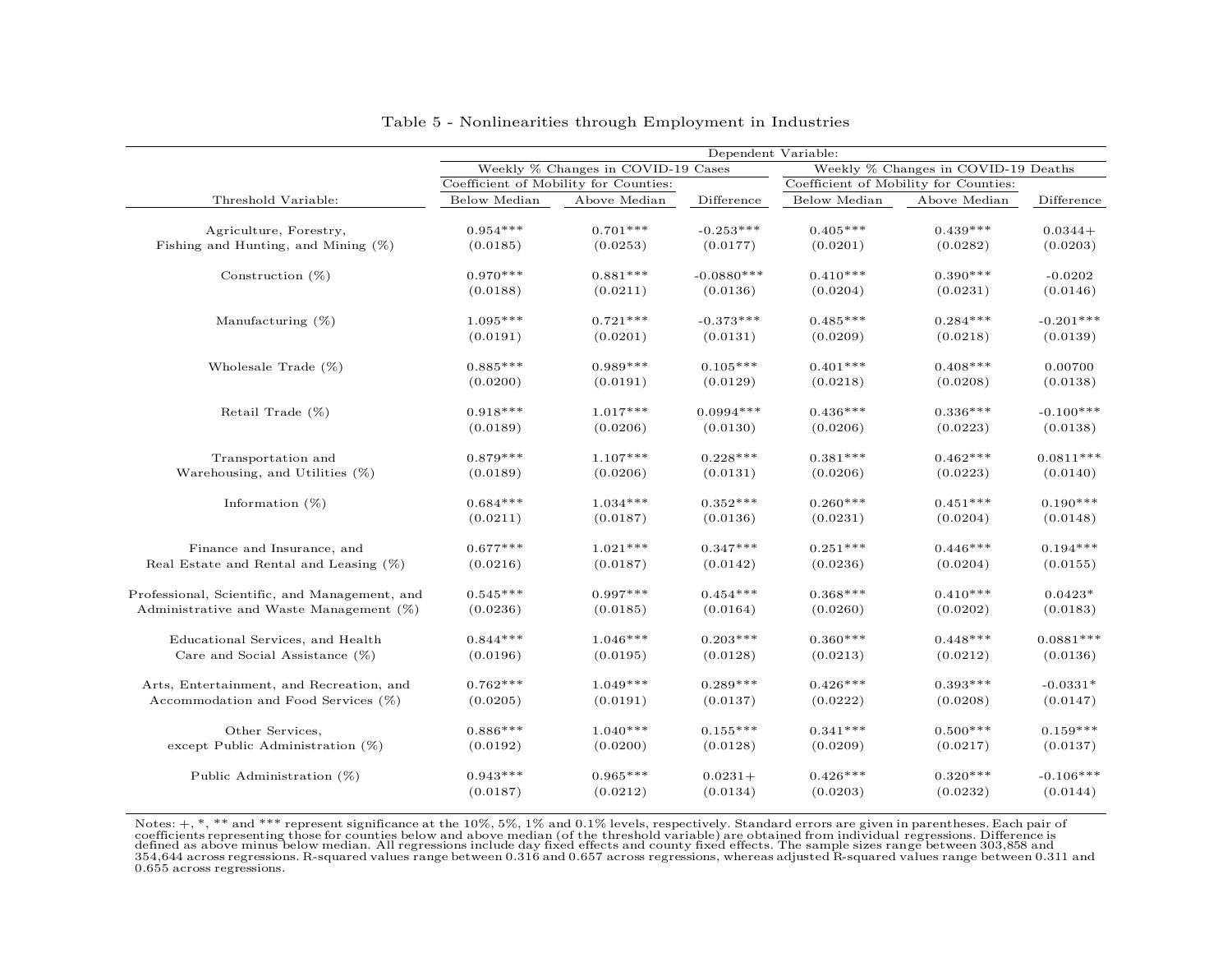|                        | Dependent Variable: |                                       |             |                                     |                                       |              |  |
|------------------------|---------------------|---------------------------------------|-------------|-------------------------------------|---------------------------------------|--------------|--|
|                        |                     | Weekly % Changes in COVID-19 Cases    |             | Weekly % Changes in COVID-19 Deaths |                                       |              |  |
|                        |                     | Coefficient of Mobility for Counties: |             |                                     | Coefficient of Mobility for Counties: |              |  |
| Threshold Variable:    | Below Median        | Above Median                          | Difference  | Below Median                        | Above Median                          | Difference   |  |
| Nursery School,        | $0.888***$          | $0.981***$                            | $0.0945***$ | $0.232***$                          | $0.490***$                            | $0.258***$   |  |
| Preschool $(\%)$       | (0.0202)            | (0.0190)                              | (0.0129)    | (0.0221)                            | (0.0206)                              | (0.0137)     |  |
| Kindergarten $(\%)$    | $0.997***$          | $0.802***$                            | $-0.194***$ | $0.429***$                          | $0.332***$                            | $-0.0969***$ |  |
|                        | (0.0188)            | (0.0211)                              | (0.0136)    | (0.0204)                            | (0.0230)                              | (0.0146)     |  |
| Elementary School (%)  | $0.981***$          | $0.697***$                            | $-0.284***$ | $0.414***$                          | $0.329***$                            | $-0.0851***$ |  |
| $(Grades 1-8)$         | (0.0185)            | (0.0227)                              | (0.0150)    | (0.0202)                            | (0.0250)                              | (0.0165)     |  |
| High School $(\%)$     | $0.994***$          | $0.800***$                            | $-0.194***$ | $0.425***$                          | $0.338***$                            | $-0.0872***$ |  |
| $(Grades 9-12)$        | (0.0187)            | (0.0213)                              | (0.0140)    | (0.0204)                            | (0.0233)                              | (0.0151)     |  |
| College or             | $0.663***$          | $0.992***$                            | $0.331***$  | $0.328***$                          | $0.417***$                            | $0.0882***$  |  |
| Graduate School $(\%)$ | (0.0230)            | (0.0186)                              | (0.0158)    | (0.0253)                            | (0.0203)                              | (0.0176)     |  |

Table 6 - Nonlinearities through School Attendance

Notes:  $+,\,^*,\,^*$  and  $^{***}$  represent significance at the  $10\%,\,5\%,\,1\%$  and  $0.1\%$  levels, respectively. Standard errors are given in parentheses. Each pair of coefficients representing those for counties below and above median (of the threshold variable) are obtained from individual regressions. Difference is defined as above minus below median. All regressions include day fixed effects and county fixed effects. The sample sizes range between 303,858 and 354,644 across regressions. R-squared values range between 0.316 and 0.657 across regressions, whereas adjusted R-squared values range between 0.311 and 0.655 across regressions.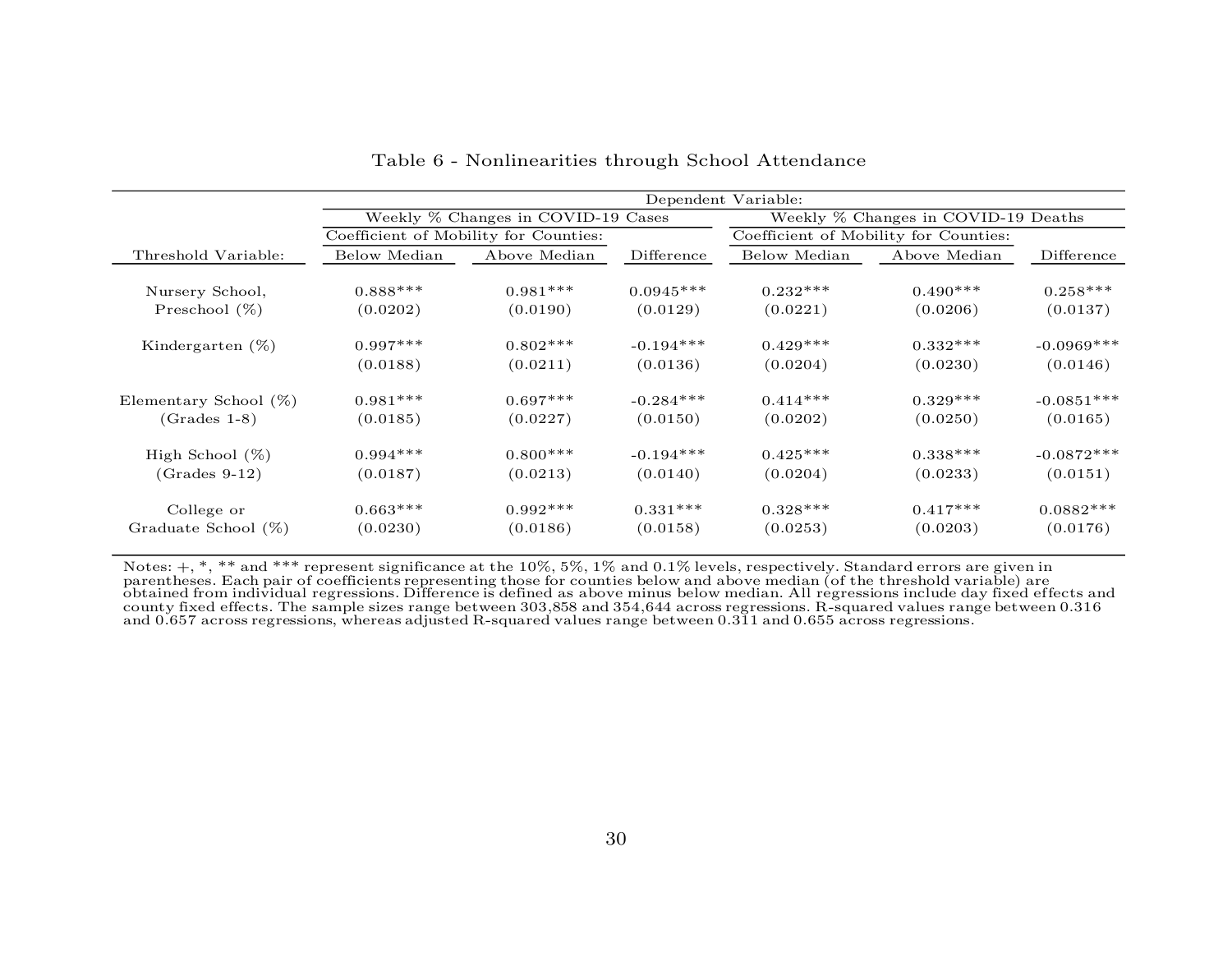|                             | Dependent Variable:                |                                       |              |                                     |                                       |              |
|-----------------------------|------------------------------------|---------------------------------------|--------------|-------------------------------------|---------------------------------------|--------------|
|                             | Weekly % Changes in COVID-19 Cases |                                       |              | Weekly % Changes in COVID-19 Deaths |                                       |              |
|                             |                                    | Coefficient of Mobility for Counties: |              |                                     | Coefficient of Mobility for Counties: |              |
| Threshold Variable:         | Below Median                       | Above Median                          | Difference   | Below Median                        | Above Median                          | Difference   |
| Less than 9th Grade $(\%)$  | $1.028***$                         | $0.716***$                            | $-0.312***$  | $0.402***$                          | $0.414***$                            | 0.0124       |
|                             | (0.0188)                           | (0.0210)                              | (0.0135)     | (0.0205)                            | (0.0226)                              | (0.0143)     |
| 9th to 12th Grade,          | $0.957***$                         | $0.772***$                            | $-0.185***$  | $0.414***$                          | $0.233***$                            | $-0.181***$  |
| No Diploma $(\%)$           | (0.0185)                           | (0.0231)                              | (0.0146)     | (0.0201)                            | (0.0250)                              | (0.0156)     |
| High School Graduate $(\%)$ | $0.950***$                         | $0.936***$                            | $-0.0137$    | $0.419***$                          | $0.346***$                            | $-0.0723***$ |
| (Includes Equivalency)      | (0.0186)                           | (0.0222)                              | (0.0150)     | (0.0203)                            | (0.0241)                              | (0.0162)     |
| Some College,               | $0.964***$                         | $0.901***$                            | $-0.0626***$ | $0.423***$                          | $0.350***$                            | $-0.0727***$ |
| No Degree $(\%)$            | (0.0188)                           | (0.0208)                              | (0.0130)     | (0.0204)                            | (0.0227)                              | (0.0139)     |
| Associate's Degree $(\%)$   | $1.005***$                         | $0.887***$                            | $-0.118***$  | $0.487***$                          | $0.313***$                            | $-0.174***$  |
|                             | (0.0195)                           | (0.0196)                              | (0.0129)     | (0.0211)                            | (0.0214)                              | (0.0137)     |
| Bachelor's Degree (%)       | $0.721***$                         | $0.965***$                            | $0.247***$   | $0.249***$                          | $0.418***$                            | $0.169***$   |
|                             | (0.0234)                           | (0.0185)                              | (0.0155)     | (0.0255)                            | (0.0202)                              | (0.0170)     |
| Graduate or                 | $0.669***$                         | $0.967***$                            | $0.302***$   | $0.269***$                          | $0.415***$                            | $0.145***$   |
| Professional Degree $(\%)$  | (0.0240)                           | (0.0185)                              | (0.0165)     | (0.0263)                            | (0.0202)                              | (0.0181)     |

| Table 7 - Nonlinearities through Educational Attainment |  |  |  |
|---------------------------------------------------------|--|--|--|
|---------------------------------------------------------|--|--|--|

Notes:  $+,\,^*,\,^*$  and  $^{***}$  represent significance at the  $10\%,\,5\%,\,1\%$  and  $0.1\%$  levels, respectively. Standard errors are given in parentheses. Each pair of coefficients representing those for counties below and above median (of the threshold variable) are obtained from individual<br>regressions. Difference is defined as above minus below median. All regressions incl sample sizes range between 303,858 and 354,644 across regressions. R-squared values range between 0.316 and 0.657 across regressions, whereas adjusted R-squared values range between 0.311 and 0.655 across regressions.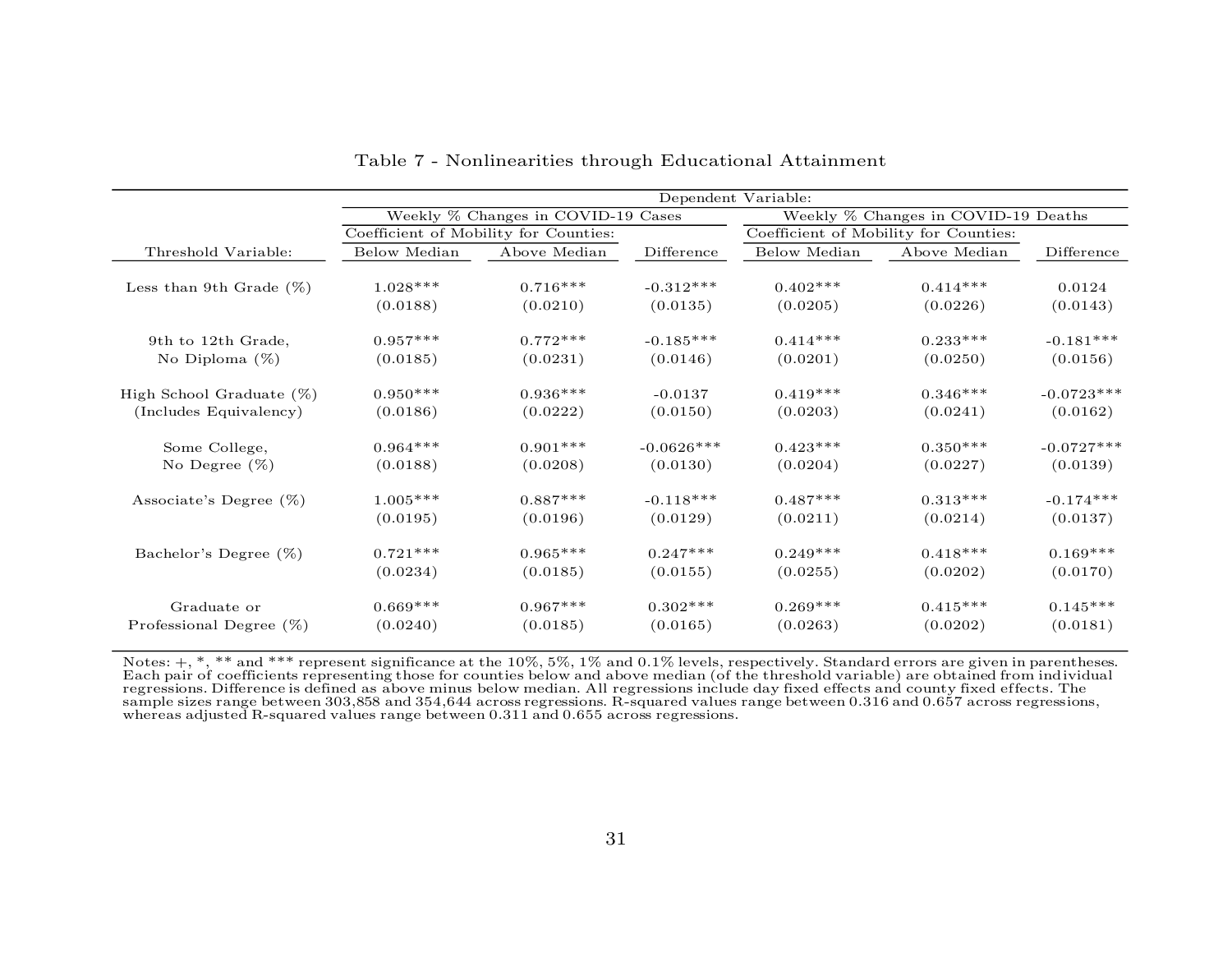|                           | Dependent Variable:                   |                                    |             |                                       |                                     |              |  |  |
|---------------------------|---------------------------------------|------------------------------------|-------------|---------------------------------------|-------------------------------------|--------------|--|--|
|                           |                                       | Weekly % Changes in COVID-19 Cases |             |                                       | Weekly % Changes in COVID-19 Deaths |              |  |  |
|                           | Coefficient of Mobility for Counties: |                                    |             | Coefficient of Mobility for Counties: |                                     |              |  |  |
| Threshold Variable:       | Below Median                          | Above Median                       | Difference  | Below Median                          | Above Median                        | Difference   |  |  |
| Hispanic or Latino $(\%)$ | $1.094***$                            | $0.878***$                         | $-0.214***$ | $0.449***$                            | $0.385***$                          | $-0.0637***$ |  |  |
|                           | (0.0207)                              | (0.0190)                           | (0.0138)    | (0.0225)                              | (0.0207)                            | (0.0149)     |  |  |
| White $(\%)$              | $0.948***$                            | $0.948***$                         | 0.000620    | $0.385***$                            | $0.432***$                          | $0.0468**$   |  |  |
|                           | (0.0193)                              | (0.0200)                           | (0.0132)    | (0.0211)                              | (0.0217)                            | (0.0144)     |  |  |
| Black or African          | $0.902***$                            | $0.975***$                         | $0.0751***$ | $0.431***$                            | $0.390***$                          | $-0.0411**$  |  |  |
| American $(\%)$           | (0.0203)                              | (0.0191)                           | (0.0133)    | (0.0221)                              | (0.0209)                            | (0.0146)     |  |  |
| American Indian and       | $0.948***$                            | $0.943***$                         | $-0.00466$  | $0.403***$                            | $0.427***$                          | 0.0236       |  |  |
| Alaska Native $(\%)$      | (0.0185)                              | (0.0224)                           | (0.0142)    | (0.0202)                              | (0.0245)                            | (0.0155)     |  |  |
| Asian $(\%)$              | $0.841***$                            | $0.959***$                         | $0.121***$  | $0.421***$                            | $0.404***$                          | $-0.0179$    |  |  |
|                           | (0.0241)                              | (0.0185)                           | (0.0171)    | (0.0266)                              | (0.0202)                            | (0.0192)     |  |  |

Table 8 - Nonlinearities through Race

Notes:  $+$ ,  $*$ ,  $*$  and  $**$  represent significance at the  $10\%, 5\%, 1\%$  and  $0.1\%$  levels, respectively. Standard errors are given in parentheses. Each pair of coefficients representing those for counties below and above median (of the threshold variable) are obtained<br>from individual regressions. Difference is defined as above minus below median. All reg fixed effects. The sample sizes range between 303,858 and 354,644 across regressions. R-squared values range between 0.316 and 0.657 across regressions, whereas adjusted R-squared values range between 0.311 and 0.655 across regressions.